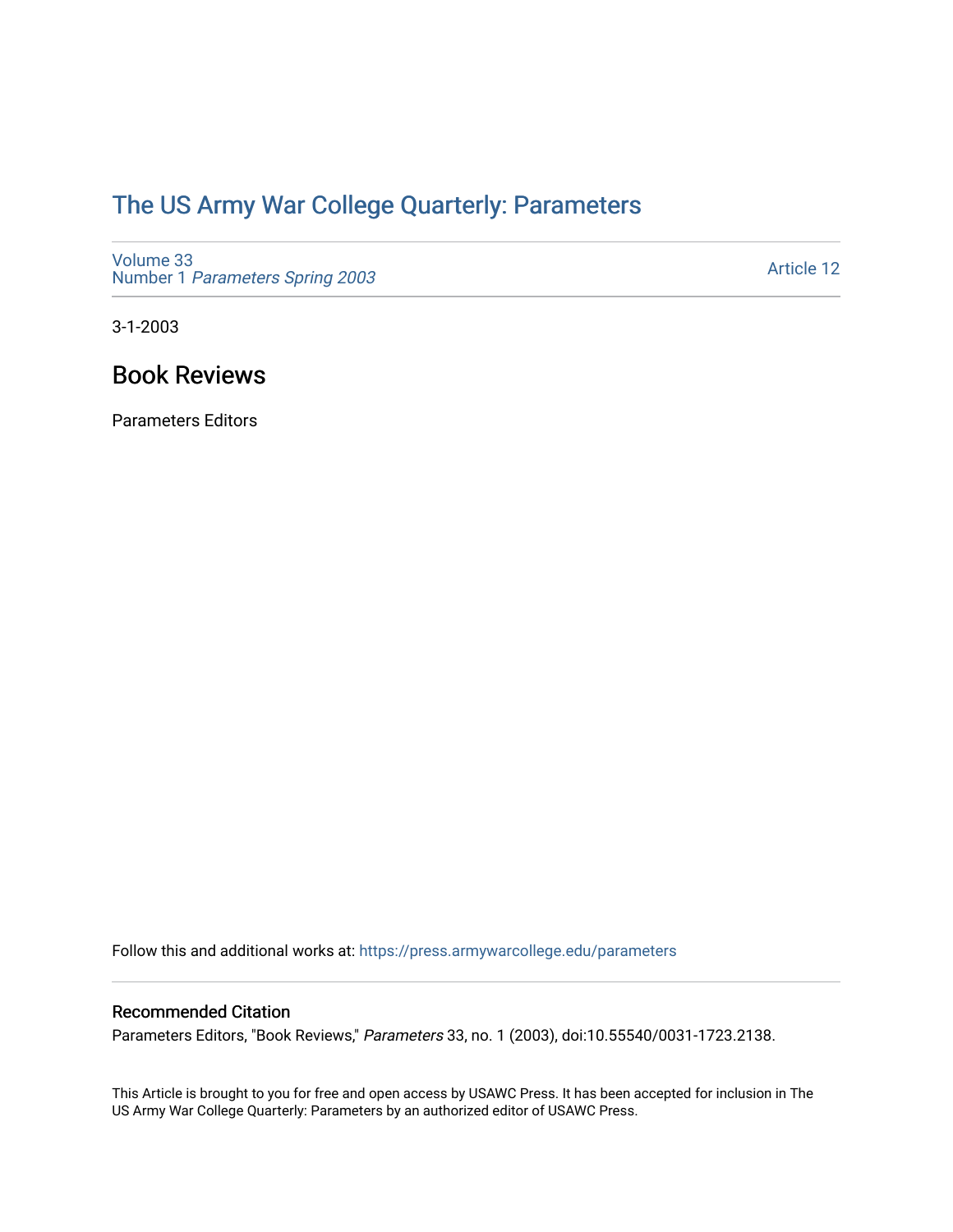# *Book Reviews*

**General Patton: A Soldier's Life**. By Stanley P. Hirshson. New York: HarperCollins. 826 pages. \$34.95. **Reviewed by Martin Blumenson**, author of *The Patton Papers* and other works, including the recently published *Heroes Never Die.*

There is much to admire in Stanley P. Hirshson's biography of George Smith Patton, Jr. His style, always lucid and direct, is lively—what else could it be with a subject so colorful and controversial?—and his study of Patton is easy to read. Also admirable is Dr. Hirshson's research. A history professor at Queens College in New York City, he has consulted a good many sources, and his proud account of his prodigious travels in search of knowledge is impressive.

As a consequence, his story of the early Patton is detailed and sharp. He has all the Virginians and Californians, the cousins and the connections, down pat. He describes Patton's childhood, youth, and middle age fairly well. His essay on the movie and the books after Patton's death is excellent.

Dr. Hirshson has written a civilian's appraisal of Patton, however, and he stumbles when he comes to World War II. What is missing from his examination of Patton's life is the perception of certain inner realities that comes when one is familiar with the customs, habits, ethos, and lore of a particular profession, in this case, the military. Many of these values are nuanced and difficult to document. Yet they are nevertheless true.

To overcome this deficiency, Dr. Hirshson has relied on others, among them Bradford Chynoweth, S. L. A. Marshall, John S. Wood, and more. This reviewer was amazed by the number of "reminiscences" and "recollections" in the footnotes, many rendered quite a few years after the events. As anyone who has performed historical interviewing can attest, memories are forgetful, play tricks, and lead listeners astray.

Specifically, Hirshson's nonmilitary focus mistakes the intent of some of Patton's talks to the troops. He starts his narrative with the killing of prisoners of war in Sicily, apparently the result of Patton's language. To begin this way is manifestly unfair. No one endorses atrocities, yet they occur in wartime. To blame Patton's inciting words is to be unaware of the tough and brutal leadership required to overcome the defenders of Nazism and the Holocaust.

Inspiring hatred against the enemy was Patton's message on the battlefield, and it worked, not only in Sicily, but also in North Africa and Europe. It is perfectly right and just that Patton's Third Army was the first to overrun and uncover at Ohrdruf the horrors of the concentration camps.

Contrary to Hirshson's view of Sicily as a minor campaign of the war, Sicily was of prime importance. Many British officers after the disastrous American defeat during the Kasserine Pass battle believed US troops to be second-rate fighters. Thus, Sir Harold Alexander, the Allied ground commander in Sicily, assigned Patton and his Seventh Army the insulting role of protecting Sir Bernard L. Montgomery's flank and rear as he drove to Messina, the only strategic objective of note.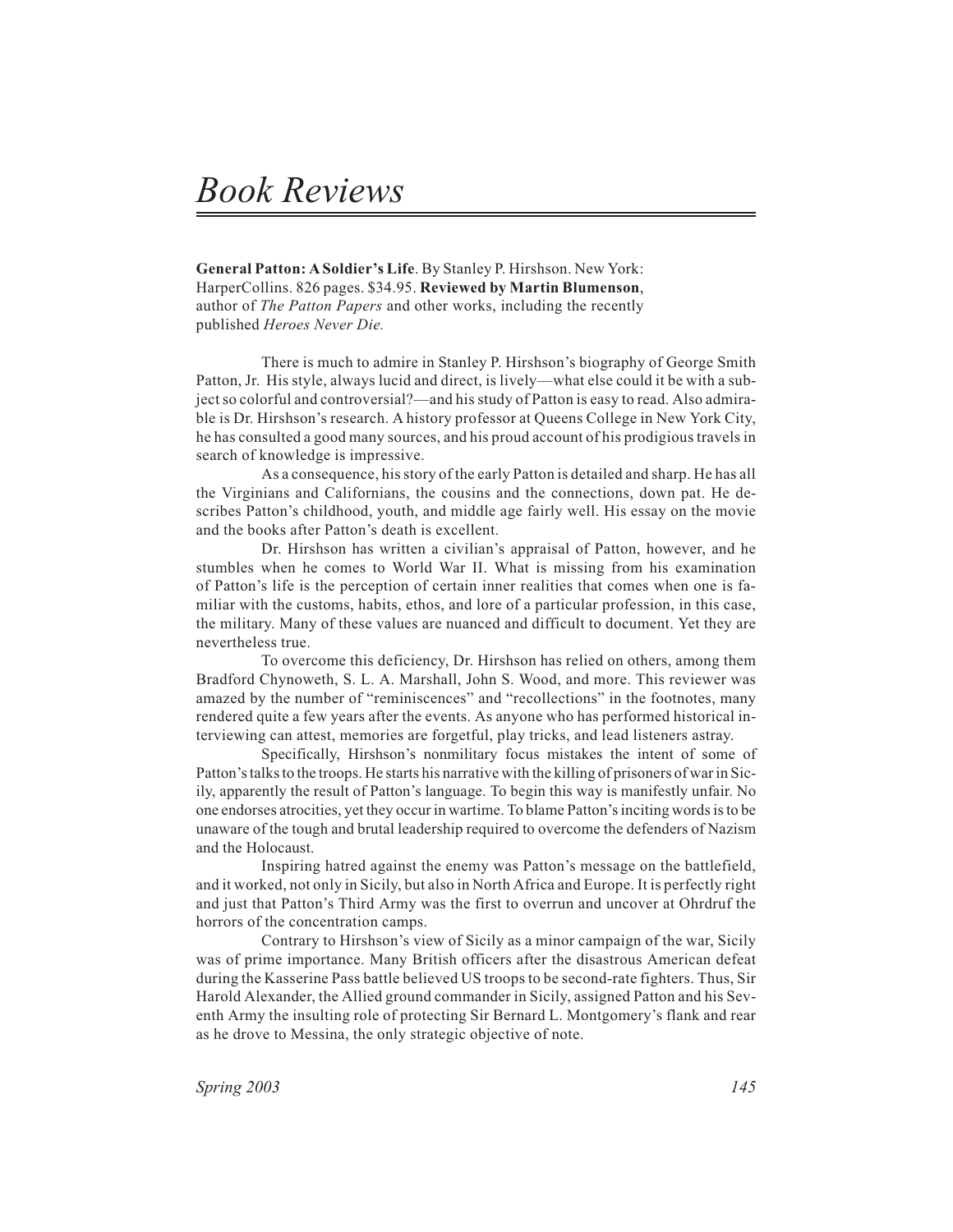Patton was determined to prove the British wrong. That's why he drove so ruthlessly first to Palermo (not to split the island as Hirshson says, but to obtain a port for logistical support), then to Messina. It explains why he wanted so desperately to reach Messina ahead of Montgomery. That's why he ordered the small amphibious operations. That's what Bradley and Truscott—and incidentally Hirshson—failed to understand. From then to the end of the war, there was no talk of Americans being inferior fighting forces. And that was Patton's achievement.

Hirshson makes no effort to understand why Patton slapped two different soldiers in two different hospitals a week apart. The question hangs. Was Patton out of his mind? Somewhat nuts? General H. Essame has provided the most plausible reason for Patton's actions. Patton, Essame says, was simply frustrated, unable to dominate the battlefield, unable to prevent the enemy from withdrawing into the northeastern corner of the island, then ferrying substantial numbers of troops and equipment to safety on the Italian mainland. The Allied inability to prevent the massive Axis evacuation, Patton knew, would prolong the war. And that bothered him deeply.

It was the slapping incidents that promoted Bradley, Patton's immediate subordinate in Sicily, to become his immediate superior in Europe. Hirshson seems hardly aware of the humiliation thus imposed on Patton.

In England when Patton was preparing his Third Army for combat, his location was supposed to be an Allied secret. After every public talk, Patton told his audience that he was a myth, he was incognito, he wasn't there, they didn't see him. Yet when his innocuous words in Knutsford were suddenly revealed in a British newspaper, he was again close to being fired, relieved of his command. I was told confidentially that British intelligence, in charge of managing the great pre-invasion deception, was responsible for the publication. They wanted the Germans to be sure to know that Patton was in the United Kingdom and commanding the nonexistent army group that was apparently planning to invade the Pas de Calais area.

As a result of the slapping and Knutsford, although Hirshson says nothing, Patton was in the doghouse in Normandy. He had the impression that Eisenhower and Bradley were searching for a reason to get rid of him. He was especially careful to keep from upsetting his bosses. As a consequence, he felt unable to defend John S. Wood, who thought the Allies were "winning the war the wrong way" and who wanted to take his 4th Armored Division eastward toward Paris rather than westward to a dead end.

Patton was later unwilling to press more forcefully for closing the Falaise gap. He was restrained from cutting the Bulge at its base. Throughout the European campaigning, he was held back from practicing his concept of mobility and daring. It is a wonder that Patton accomplished so much.

Finally, Dr. Hirshson's book, in my opinion, is anti-Patton. It is pro-Eisenhower and pro-Bradley. They are always right. They are even-tempered, rational, civilized. Patton is always wrong. He swears and he rages and he rocks the boat, even though he is, according to Eisenhower, "indispensable" for Allied victory. I sometimes believe that the charisma and publicity Patton generated simply by being, that is, without conscious effort, frightened his superiors. They were unable to compete with him in this area, and so were wary of him. And Hirshson projects their point of view.

Those who admire Patton as a genius in war, as the outstanding battle commander of the struggle, as the soldier who did most to shorten the conflict, will be disappointed in Dr. Hirshson's presentation.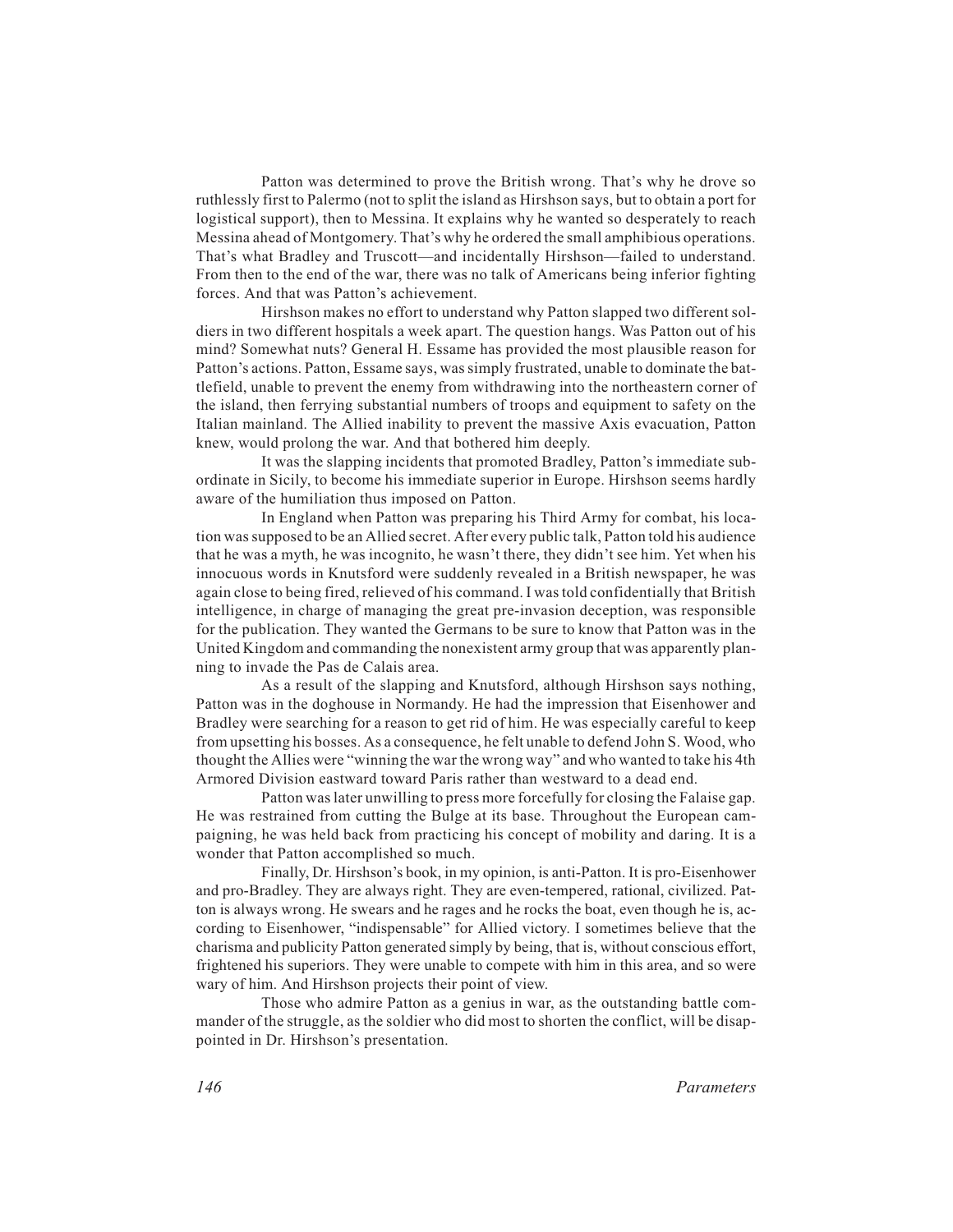**Lincoln's Virtues: An Ethical Biography.** By William Lee Miller. New York: Alfred A. Knopf, 2000. 515 pages. \$30.00. **Reviewed by Russell F. Weigley**, author of *A Great Civil War: A Military and Political History, 1861-1865*.

Abraham Lincoln won the presidency of the United States because of his moral values. There were other factors, but his moral principles were decisive. In the election of 1860 the schism in the Democratic Party nearly assured that any Republican candidate who did not divide his own party would reach the White House. In these circumstances, Lincoln attained the Republican nomination in large part because he seemed a less divisive candidate than Senator William H. Seward of New York, a conservative whom many thought to be more radical than he was, so that he took criticism from both sides, or than Senator Salmon P. Chase of Ohio, a genuine radical on slavery. Lincoln also won the nomination partly because of superficial factors: his friends had arranged to hold the national nominating convention in Chicago, in his home state of Illinois, where the galleries would be friendly and indeed the hall could be packed with his supporters carrying counterfeit tickets. But what decisively propelled Lincoln to the nomination over other nondivisive but merely available contenders, such as Senator Simon Cameron of Pennsylvania and the attorney Edward Bates of Missouri, was his establishing himself, particularly during his debates with Senator Stephen A. Douglas in 1858, as the most steadfast major Republican opponent of slavery. As such (and notwithstanding the moral awkwardness of packing the convention hall), Lincoln appealed more than any of the other contenders to the deep well of moral outrage against the Kansas-Nebraska Act that had given birth to the Republican Party in the first place.

So argues William Lee Miller, a student of ethics and morality, and currently the Miller Center of Public Affairs Scholar at the University of Virginia. His book is not a conventional biography but a study of the evolution of the principled morality that Miller believes carried Lincoln to the presidency. Except for an appendix, "Reflections on Two War Presidents," contrasting Lincoln's ability to infuse the Union cause in the Civil War with a sense of moral purpose with James K. Polk's failure to do any such thing in the Mexican War, Miller deals only indirectly with Lincoln as President and ends his study with the journey from Springfield to Washington for the presidential inauguration.

Lincoln was a man of moral purpose who never allowed himself to become self-righteous about his morality. When he was a young politician he sometimes indulged in sarcasm and even occasional cruelty toward his opponents, but never from any sanctimonious claim to be a better man than they. He did not use alcoholic beverages and from early on was a temperance advocate, but he never portrayed himself as morally superior to those who drank; rather, he conceded that drinkers often had virtues that teetotalers did not so much display, such as warmth, generosity, and outgoingness. Similarly, as he took up moral opposition to slavery, he did not claim that Northerners in the nonslaveholding states were morally superior to Southerners. Instead, he emphasized that except for a few, Southerners would not initiate slavery if they had the ability to start again, and that if slavery had been in their midst, Northerners would not have known better than Southerners what to do about it. The moral wrong was in the act of excessive drinking or in the institution of holding fellow human beings in bondage; it was not an evil intrinsic to the character of the drunkard or the slaveholder.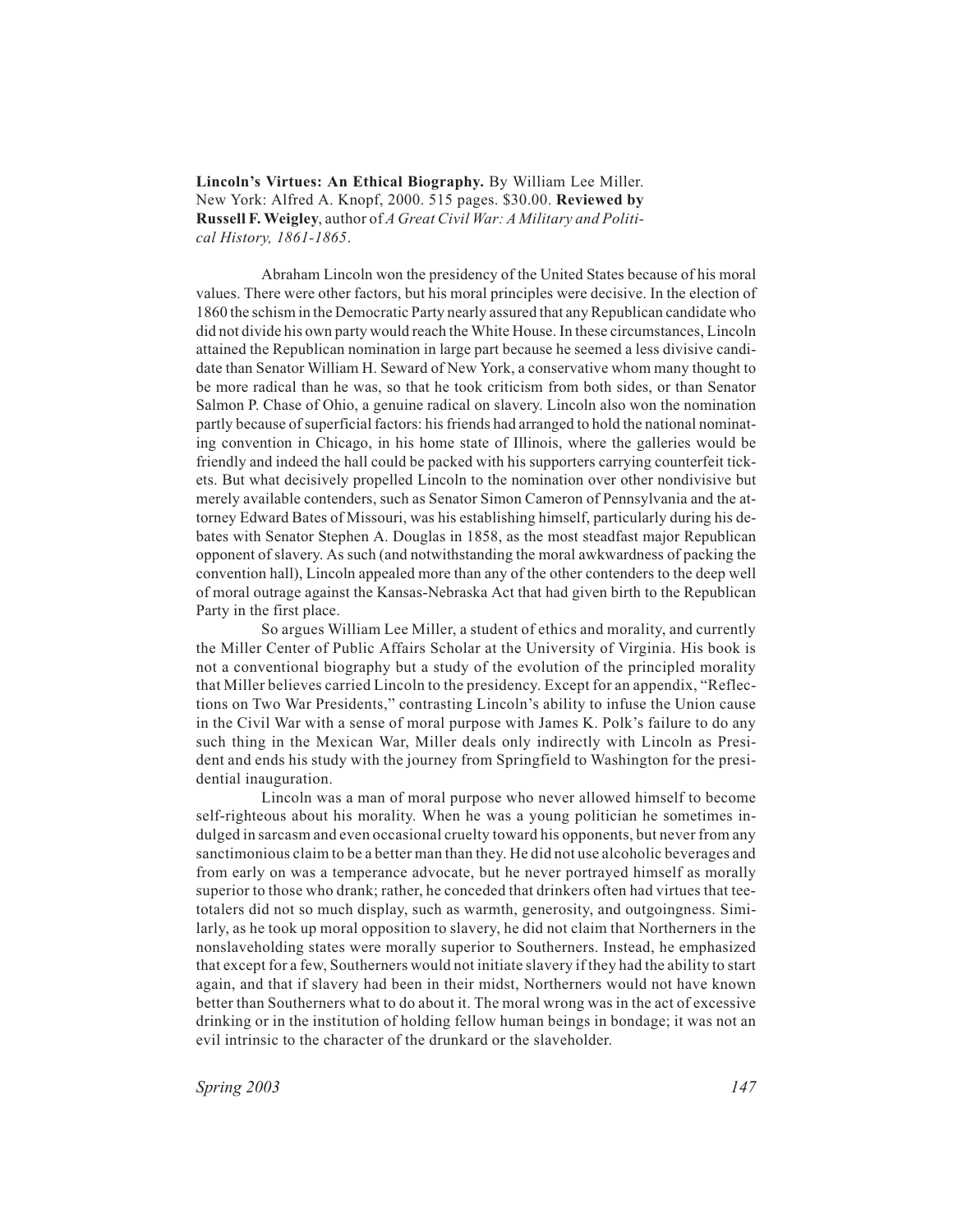To Miller the ethicist, this absence of sanctimony and self-righteousness sets Lincoln apart in a crucial way from many other champions of righteous causes. Lincoln's recognition that if Northerners were surrounded by slavery they would support it just as Southerners did, that he and his fellow Northerners were not personally morally superior, "is a very hard doctrine for human beings generally, especially for those in the grip of some excellence, and in particular moral excellence. When we strive for some great good, or oppose some great evil, it is extremely difficult not to spill out some of the goodness onto ourselves, and the evil onto our opponents, creating a deep *personal* moral gulf."

Later Miller writes, "The moralizer is notoriously prone to the vices of distortion and self-righteousness." Especially in America, with its inheritance of the Protestant ethic and the Enlightenment, with its consequent drive toward perfection, it has always been hard for the champions of moral causes, like opposition to supposedly immoral wars as well as opposition to slavery or racism, to avoid branding those who disagree with them as evil. Lincoln recognized, however, that such self-righteousness is first of all inexpedient, because those who disagree with us will not listen to us if we simply denounce them as wicked; and more than that, self-righteousness is itself immoral, because it fails to take into account our own propensity toward error and the complexity of moral choice.

Miller perceives that there is a connection between Lincoln's unwillingness to denounce his opponents as evil and the currently vexed question of whether Lincoln was a racist and therefore unworthy of our usual adulation as the Great Emancipator. Lincoln's abhorrence of self-righteousness prevented him from ever allowing too wide a gulf to separate him from the general public opinion of his day. Besides that, he was a politician, and no one in his day aspiring to political office in Illinois—it was probably, with the large Southern migration into its lower counties, the most racist of the Northern states—could have hoped to win anything if he had expressed 21stcentury ideas of racial equality. So Lincoln is indeed open to the scorn of those who denigrate him because he made the ethical mistake of living in the 19th century, though they might do well to remind themselves that otherwise neither he nor anybody else in his time could have abolished slavery, the first indispensable step toward racial equality in the United States.

Miller also reminds us that Lincoln continually moved forward in his thinking about racial equality, so that toward the end of his life he probably came about as close to our own era's ideas on the subject as was possible for any white person of his time. Saying that has become a cliché for Lincoln apologists like Miller or this reviewer, but it is nevertheless true. Moreover, Lincoln's habitual moral detestation of slavery was rooted in an egalitarianism at least strong enough for him always to condemn the subjugation of one human being by another, and that moral principle brought Lincoln out of political retirement upon the passage of what he considered the iniquitous Kansas-Nebraska Act, and then led him to the office from which he could free the slaves.

This moral study of a lawyer and politician is not irrelevant to the professional military readers of *Parameters*. Certainly the wielding of military force poses plenty of moral conundrums, and reflecting upon the wise and unsanctimonious Lincoln can help provide guidance for dealing with such puzzles, and for coping with the self-righteous people who will always consider any use of force to be wrong.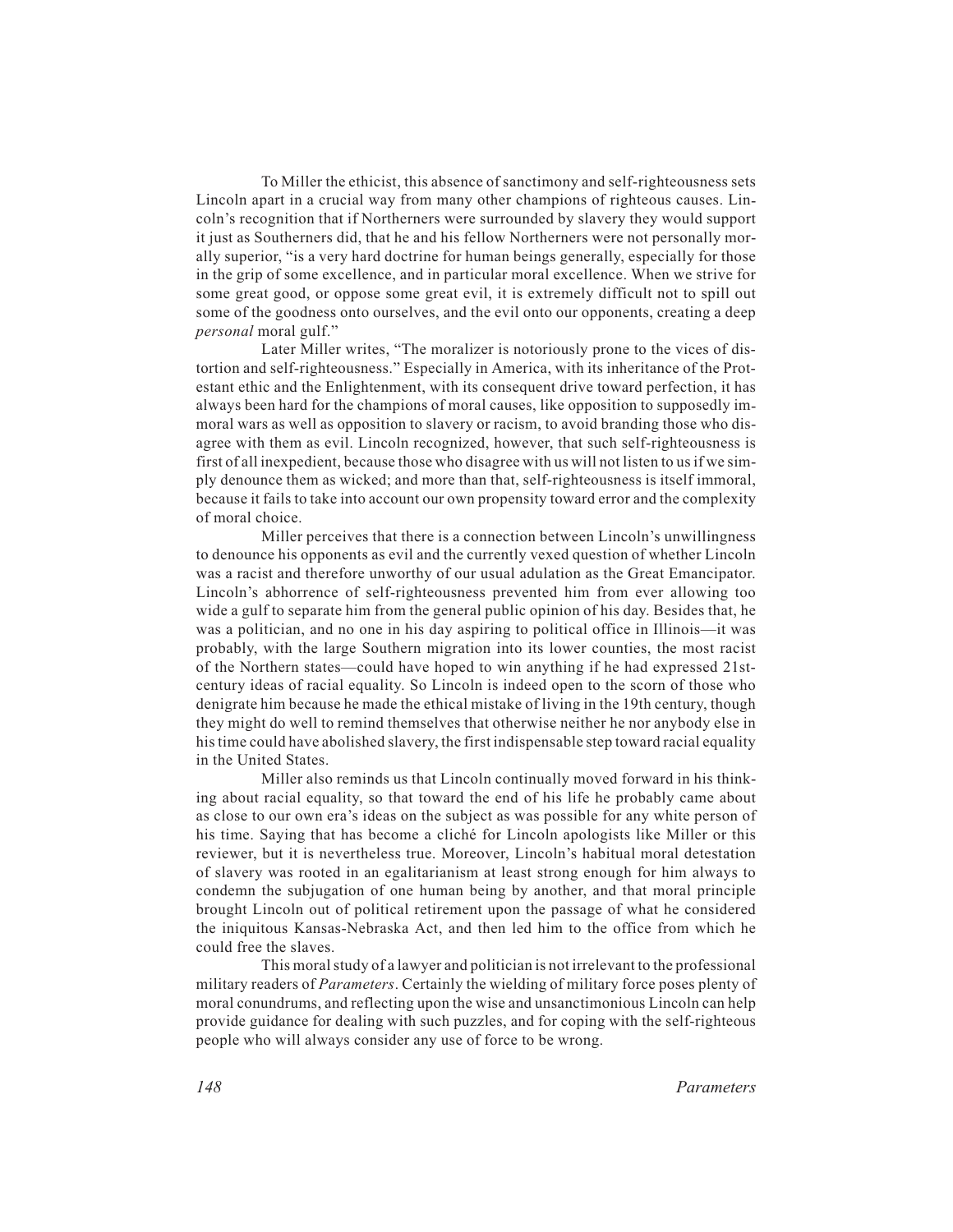**Secrets: A Memoir of Vietnam and the Pentagon Papers**. By Daniel Ellsberg. New York: Viking Press, 2002. 498 pages. \$29.95. **Reviewed by Richard Halloran**, formerly with *The New York Times* as a foreign correspondent in Asia and military correspondent in Washington, D.C.

Whether the reader admires or despises him, this book by Daniel Ellsberg, who leaked the Pentagon Papers to *The New York Times* 30 years ago, belongs on any short shelf of volumes about Vietnam. The author has provided what is certain to be an epic firsthand account of a critical episode in that acutely divisive era.

Ellsberg, who fought as a Marine in Vietnam and was then a researcher at the RAND think tank, tells an intriguing tale of smuggling copies of the 7,000-page secret study out of his office, surreptitiously copying them, and flogging them to several Senators before they saw the light of day in *The Times*. It is a suspense story that could have come from the pen of John Le Carre.

In doing so, Ellsberg triggered a controversy that shook the land. President Nixon and his senior aides contended that Ellsberg had committed treason and got an injunction that forced *The Times* to stop the presses. The Supreme Court voted (6-3) that publication of the papers had not caused a clear and present danger and permitted *The Times* and other newspapers to resume publishing.

Once that happened, the Federal Bureau of Investigation started an intensive search for Ellsberg, who eluded capture by flitting from hotel to hotel and homes of friends. After more than two weeks, he surrendered and was put on trial in an effort to discredit him and to deter others who might be tempted to leak government secrets. After 80 days, the judge threw the case out on grounds of serious government misconduct, including breaking into the office of Ellsberg's psychiatrist to filch his medical records.

For years, critics of Ellsberg have argued that he was a traitor, and admirers have asserted he was a patriot, and this book is not likely to settle the argument as it gives ammunition to both sides. Much of it is a good read, but it suffers from a lack of editing as the author is allowed to wander off into theories of nuclear war, passages about Vietnam that are not pertinent, and self-serving ruminations about his motives. Nonetheless, any serious student of the agonizing experience of Vietnam should read this *apologia*, in the classic sense of justification.

The Pentagon study, which had been ordered by Secretary of Defense Robert McNamara, comprised 47 volumes of memoranda, intelligence analyses, cables between Washington and Saigon, marching orders, and other raw materials. To Ellsberg, they proved that several administrations, especially that of President Lyndon Johnson, had repeatedly lied to the American people.

Perhaps the most intriguing aspect of Ellsberg's narrative is his friendship with an Indian woman named Janaki Natarajan, a fervent devotee to the nonviolent principles of Mahatma Gandhi. They met during an antiwar conference at Princeton University in April 1968; eventually, Ellsberg says, she became one of four people who had the greatest "intellectual and moral influence" on him as he journeyed toward his catalytic role in opposing the war. The others were Randy Kehler, head of the War Resisters League; Morton Halperin, who served in the Johnson, Nixon, and Clinton Administrations in national security positions; and Tran Ngoc Chau, a lieutenant colonel in the South Vietnamese army.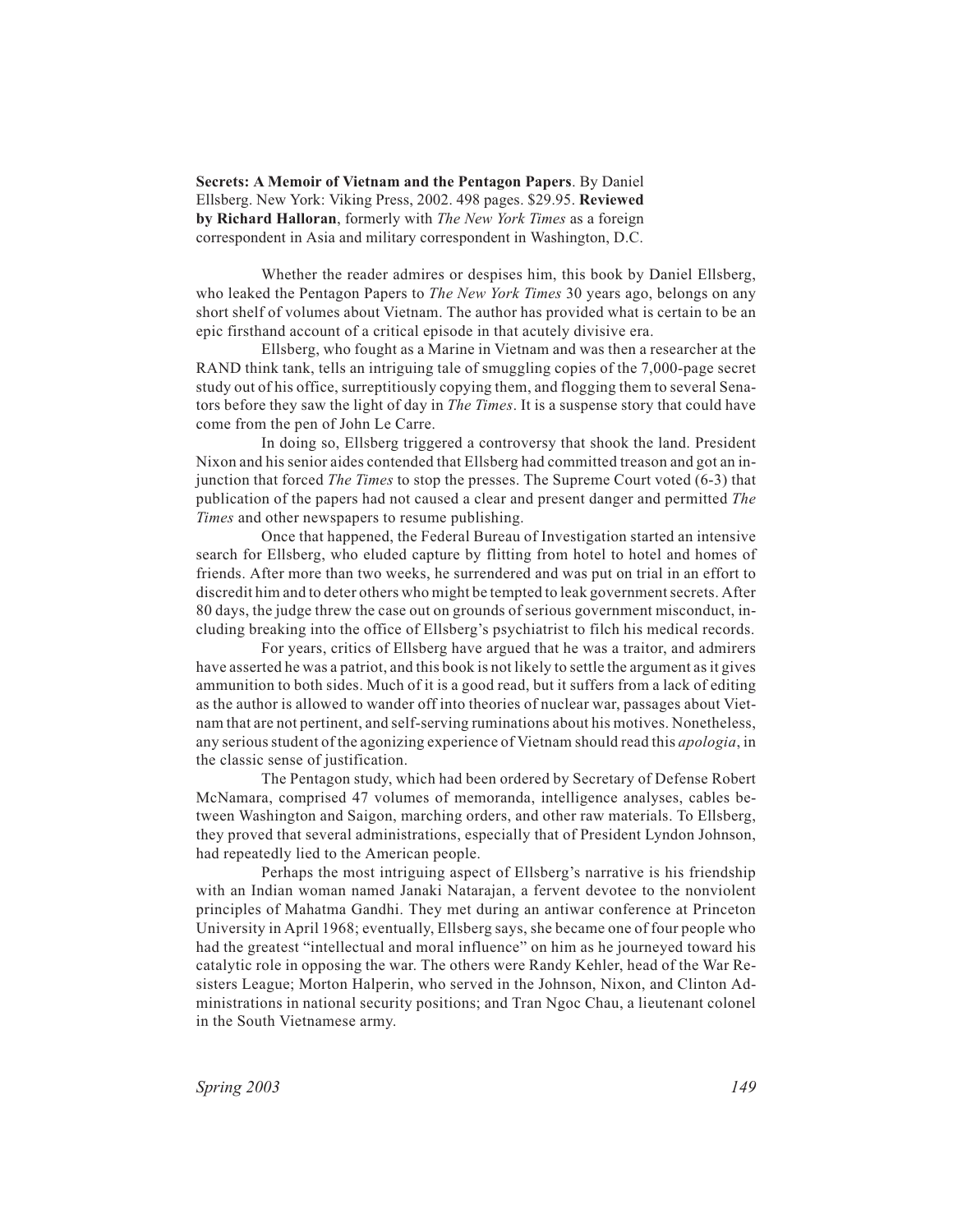At Princeton, Ellsberg overheard Janaki say, "I come from a culture in which there is no concept of enemy." Ellsberg swung his attention to her: "What do you mean by that?" She replied briefly, and they made a date for breakfast the next morning. For two days, they skipped most of the conference as Janaki expounded on Gandhi's teachings.

Janaki gave Ellsberg a list of books about resistance to the war, which he read over the next year. She visited him in California, where he worked for RAND, and they spent a few days together in London. "She had made a profound impression on me," Ellsberg writes. "I could say she was a hero of mine."

Even so, Ellsberg was not immediately converted. Then, in August 1969, Janaki invited him to an antiwar conference at Haverford College, the Quaker school outside of Philadelphia, where Ellsberg appears to have had an epiphany. At the end of the four-day meeting, he says, "I realized I had the power and the freedom to act the same way" as the antiwar activists.

A month later, Ellsberg began stuffing several volumes into his briefcase and walking past the guards at RAND's doorway who gave him a cheery, "Good night, Dan." He drove to a small advertising agency where he began to copy what would become the Pentagon Papers. Over the ensuing months, Ellsberg was nearly discovered by cops responding to burglar alarms, copy-shop people who might have seen the "Top Secret" markings, and agents of the Federal Bureau of Investigation who had heard rumors of his activities.

Contrary to a widespread assumption, Ellsberg did not give the papers to *The Times* at first. Rather, he sought to have them released by critics of the war such as Senators J. William Fulbright, Gaylord Nelson, George McGovern, and Charles McC. Mathias, Jr. All turned him down because, as Fulbright told him, they feared retribution by the Administration.

Finally, Ellsberg approached Neil Sheehan of *The Times*, and in June 1971 *The Times* published extensive excerpts and commentaries on the documents. The rest, as the cliché would have it, is history.

**Billy Mitchell**. By James J. Cooke. Boulder, Colo.: Lynne Reinner Publishers, 2002. 305 pages. \$49.95. **Reviewed by Dr. Douglas V. Johnson II (LTC, USA Ret.)**, a Research Professor with the Strategic Studies Institute, US Army War College.

I have never been a fan of Billy Mitchell. Most previous biographies have reinforced my distaste, although the adoring style has generally been more the cause than the actual story. Wearing my prejudices on my sleeve, I commend this latest work on a very complex and difficult man. James Cooke has done an excellent job of portraying the foibles, strengths, and failings of the first American prophet for airpower in a most evenhanded fashion.

In today's parlance, Mitchell had a seriously dysfunctional childhood. That information isn't particularly new, but Cooke does an excellent job of tracing the legacy of that early period throughout Mitchell's life. The story begins with dysfunctional grandparents and extends itself to Mitchell's life in an unbroken line that will make students of social services work nod knowingly. Mitchell fathers three children and then abandons and alienates them to the extent that none attend his funeral. It must have been seen as tragic in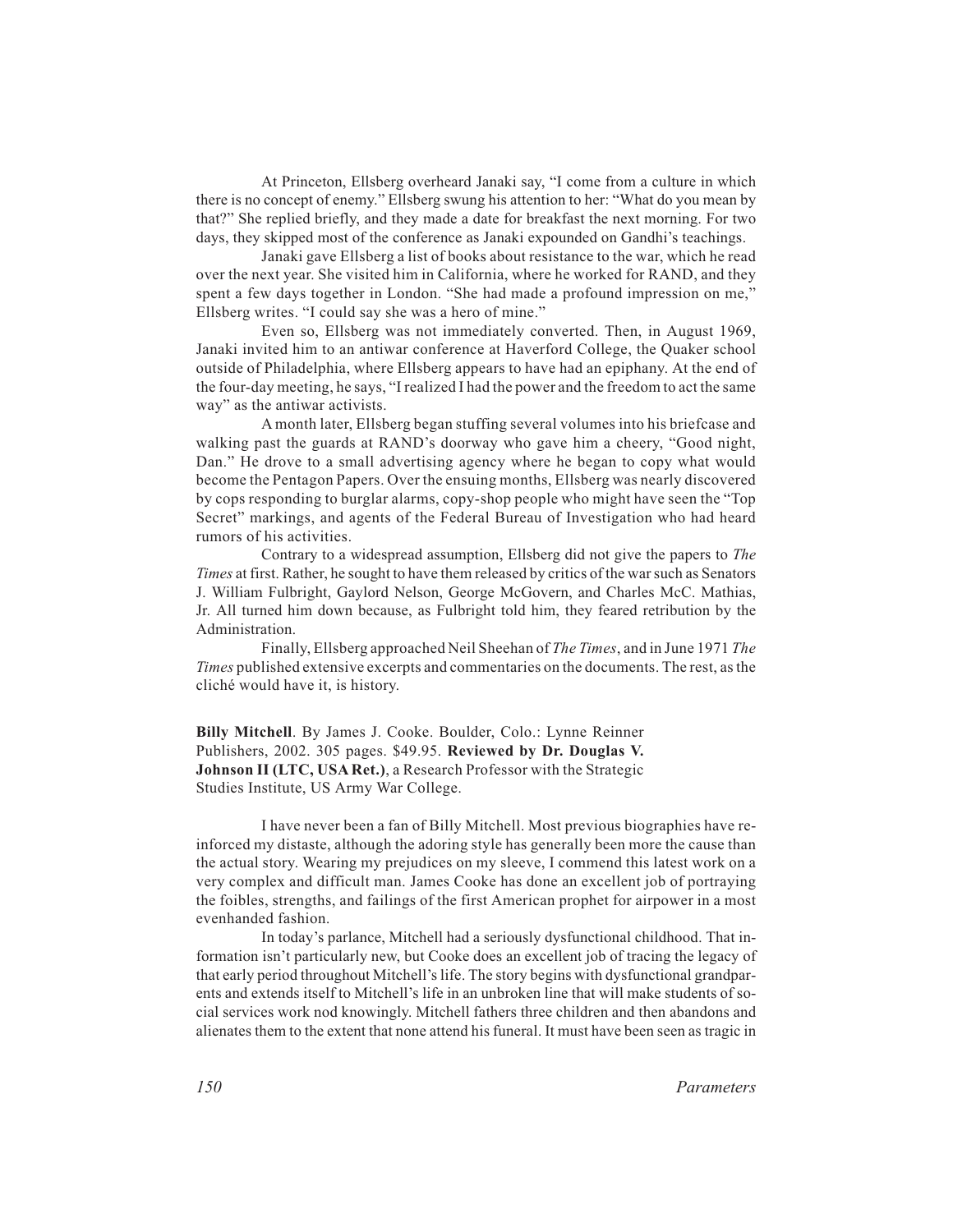his day—unfortunately not necessarily so today. The tale of a self-absorbed, bright man failing utterly in the management of his personal finances is likewise not new, but is compellingly told in nagging detail—effectively nagging—making the impact upon the man palpable to the reader.

One of the strongest points of this book is the portrayal of Mitchell's early commitment to air support for the ground battle. While this again is nothing new per se, Cooke recounts in broad strokes the importance of Mitchell's actions on behalf of that concept as well as his immense frustration at the constraints placed upon him. All of these events were aggravated by Pershing's unwillingness to elevate Mitchell to command of the entire air effort. In the aftermath of the war, Cooke traces Mitchell's gradual abandonment of what we know today as "close air support" for a growing belief in the exaggerated capability of airpower to do it all, even at the strategic level. The timeliness of this publication, as the advocates of airpower once again have seized center stage, is serendipitous, and is in keeping with the author's work at Air University a few years ago.

This story also highlights the command style that dominated the American Expeditionary Forces. It illustrates how fundamentally that style served to alienate Mitchell, whose previous brilliant performance as a signal officer had emerged in a much more open environment. The Pershing style was rigid adherence to narrow norms and total support to the command team regardless of the appropriateness of such behavior relative to mission accomplishment. Mitchell, having won his mark as an innovator and effective free agent, felt progressively hemmed in by the environment that this extraordinarily low level of professionalism demanded. Partly trained or untrained units and leaders were not trusted to operate independently, and Pershing and his staff opted to enforce rather rigid behavior patterns on almost everyone. The only way to gain and maintain flexibility of action was to become a team player—something Mitchell was incapable of doing. Regrettably, this behavior, which Cooke carefully links to Mitchell's childhood, crippled Mitchell's prospects for success until he had become essentially irrelevant.

The story of the trial is effectively told with balance and compelling effect. The author deftly portrays Mitchell's cavalier attitude toward the proceedings and his consequent massacre at the hands of an able prosecutor. Cooke does an excellent job of presenting the issue of evidence of plagiarism of significant portions of Mitchell's tour de force, *Winged Victory*, from a naval officer's work. The issue of interservice rivalry flows deftly from this rather secondary point, but in the process Cooke highlights the Navy's conversion to airpower as part of a seaborne combined-arms team at a time when Mitchell had cast the combined-arms concept aside.

Throughout the book the reader is struck by an interesting paradox—all of Mitchell's superiors see a great deal of potential in him and give him enormous latitude. It is not clear that Mitchell ever understands or appreciates the degree of freedom he is given, but it is clear that he rapidly comes to expect it. Then, having failed to rein him in at critical junctures, his superiors fail to counsel him and simply shift him about from job to job, evidently hoping he will get the message that he is about to cross the line. When he does cross that line of insubordination, it appears to be a simple extension of the alltoo-familiar and too-long-tolerated adolescent behavior.

This book relies heavily on magazine articles to capture the flavor of the public side of the debates over airpower. That turns out to be a rather effective device, because it presents Mitchell's sometimes more refined thoughts. Cooke relies on the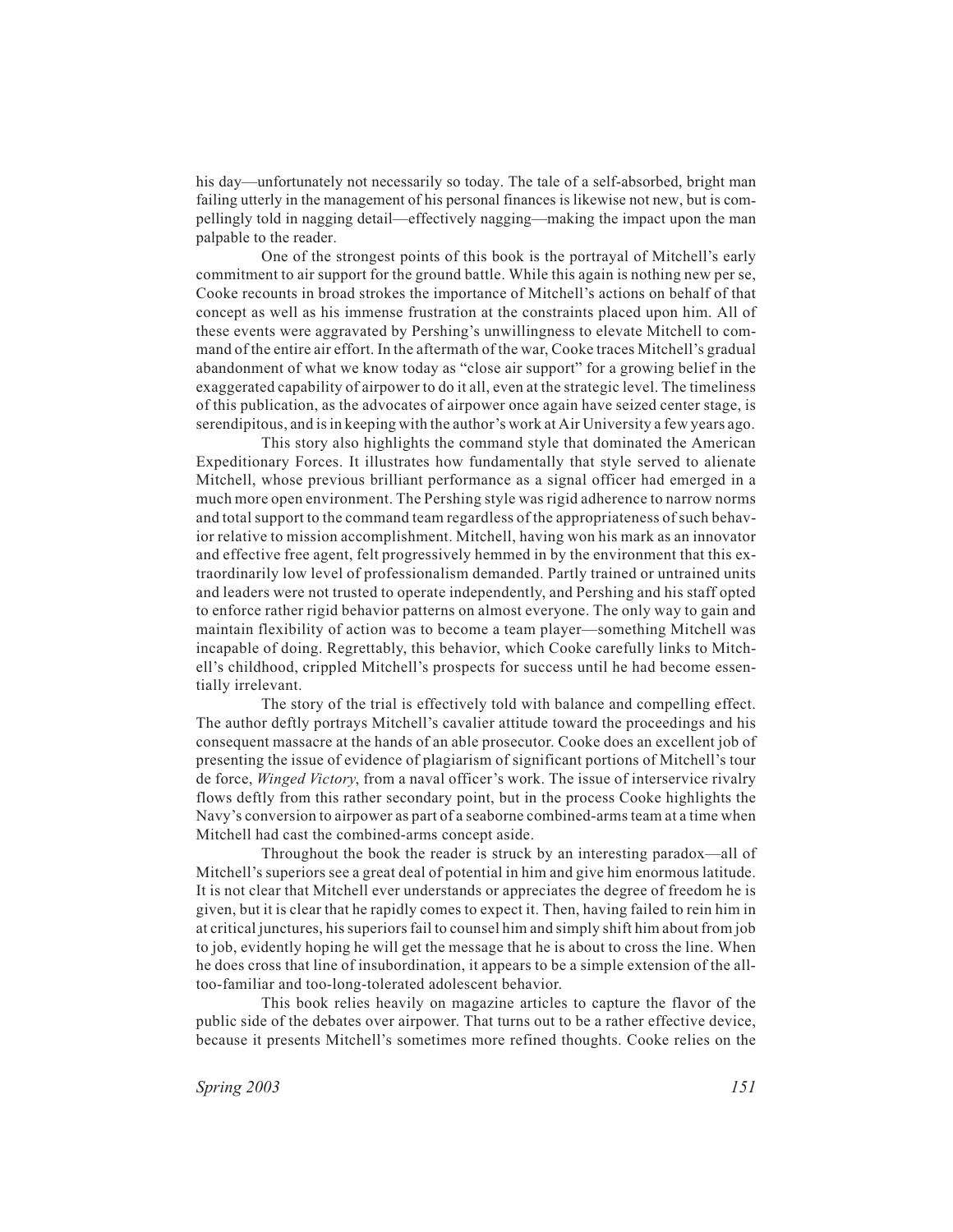transcribed record of the trial for that episode. Then, like many researchers, he recounts how he simply stumbled into the collection of Mitchell family correspondence that so richly flavors his book. Without access to the family letters, one would never know the extent of the split between Mitchell and his father or of the very close and supporting—particularly financially supporting—role his mother played through much of his life. In this regard, it would be useful to read another relatively new book, *First Mothers*, a collection of the mothers of several Presidents of the United States. All in all this is an immensely readable book and the most balance portrayal of Mitchell I have seen to date.

#### **Xenophon's March: Into the Lair of the Persian Lion**. By John Prevas. Cambridge, Mass.: Da Capo Press, 2002. 225 pages. \$27.50. **Reviewed by Dr. J. Boone Bartholomees, Jr.**, Professor of Military History, US Army War College.

The march through much of ancient Persia by 10,000 Greek mercenaries in support of the pretender Cyrus the Younger and their fighting retreat to Greece after the defeat of their employer is one of the most familiar tales from the ancient world. The young Athenian Xenophon, who joined the expedition as a staff member of a friend and rose to be one of its primary commanders during the retreat, wrote an eloquent and detailed account of the expedition that is one of the major surviving primary sources in all of ancient military history. Surprisingly, the academic world is not awash in quality translations of Xenophon's *Anabasis* (much less his secondary but equally valuable works). However, this book does not address that issue—it is not a translation of *Anabasis*. What John Prevas has done with *Xenophon's March: Into the Lair of the Persian Lion* is provide an interesting, readable, and reliable interpretation of *Anabasis* with the added twist of some modern analysis of the terrain Xenophon's army traversed.

Prevas leans heavily on Xenophon—as one must expect, since he is the exclusive available source—citing seven primary manuscripts or fragments from various periods and a slew of mainly 18th- and 19th-century translations. What he adds to this familiar tale is the benefit of having personally traveled the route—as best as that can be reconstructed—and visited the places he describes. This is an interesting technique for recounting marches (Prevas's earlier book was about Hannibal's march over the Alps), but one must hasten to point out that *Xenophon's March* is neither a travel guide nor a travelogue. One gets the benefit of descriptions of terrain by a firsthand observer without either the how-to-get-there details or the story of the local inhabitants that characterizes those genres. The story, not the travel aspect of the book, is its primary value.

Prevas has a lucid style that gives vivid insight into warfare in the period around 390 B.C.E. One senses the frustration of leading free-spirited Greek soldiers who wanted to be consulted on and even vote on every issue—tactical, strategic, or administrative. One senses too the logistical difficulties of a large force moving through hostile territory in the face of active opposition and the symbiotic economic relationship between an ancient army and the local populace.

The mercenaries invariably solved their logistics problems by sanctioned looting unless the local population was especially friendly or ethnically Greek. In those cases, the soldiers ventured further afield to loot (presumably the villages of an enemy of their hosts). The frequent need for the Greek mercenaries to divest themselves of accumulated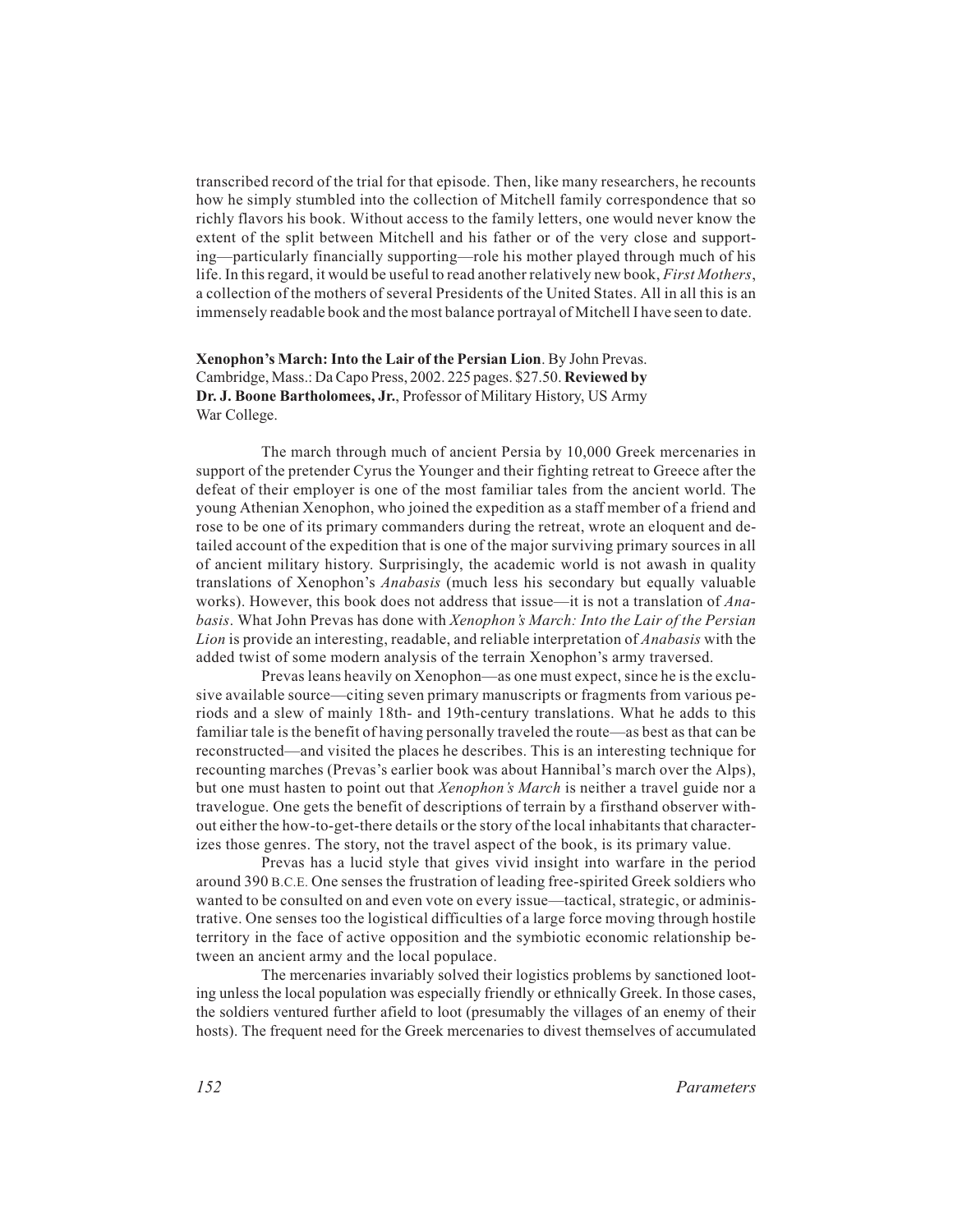wealth—especially slaves—to facilitate mobility through particularly difficult stages of the journey and their hesitance to do an especially thorough job of that task reflect directly the economics of the period. If their employer would not or could not provide cash, they simply pillaged the closest available town. Since the disposable wealth of the typical village in the heart of ancient Persia (or anywhere else) was limited, the residents themselves became the primary loot.

One sees even more clearly the superiority of the disciplined Greek infantry over any force the Persians could throw against them. One of the principal contemporary results of the journey of the 10,000 was the recognition that the vaunted Persian empire was actually hollow, and that the Greeks could prevail on almost any battlefield. The loss at Cunaxa (394 B.C.E.) was attributable to Cyrus and his Persian units and not to the performance of the Greek mercenaries, who had actually swept the field before them. Alexander of Macedon would exploit that information not long after Xenophon's death.

One also gets a vivid picture of the horror with which the mainland Greek city-states greeted the return of the marauding adventurers. It is easy to sympathize with their hesitance to allow a large, armed, trained, and disciplined force—which had existed for years by pillaging—to mosey around Greece with no visible means of support. In a sense, Xenophon illustrates all the advantages and disadvantages of mercenary armies—both ancient and modern.

The story of Xenophon's 10,000 is undeniably a great tale that is still of interest to the modern soldier. John Prevas does a good job of telling it. The expert on ancient warfare should read *Xenophon's March* as the latest contribution on the subject. The novice should read it as an easy and enjoyable way to learn about this famous episode in ancient history.

**Hell in the Hürtgen Forest: The Ordeal and Triumph of an American Infantry Regiment**. by Robert Sterling Rush. Lawrence: University of Kansas Press, 2001. 403 pages. \$34.95. **Reviewed by Dr. Samuel Newland (LTC, ARNG Ret.)**, Professor, Department of Distance Education, US Army War College.

Between the Allied triumph of establishing a lodgment on the Normandy Coast and the American victory in the largest campaign fought by the Allied Army in Europe during World War II, the Ardennes, there are numerous episodes of US military operations that historians have not adequately analyzed. Among such neglected episodes is the bitter fighting that occurred in the last four months of 1944 in the green hell of the Hürtgen Forest. The strategy, or lack thereof, and the human tragedy that unfolded as division after division was fed into this "meat grinder" has long intrigued students of the profession of arms. Regrettably, this intrigue has resulted in few incisive studies. It is therefore with considerable interest that Robert Rush's book was received.

The focus of Rush's book is the 22d Infantry Regiment, an element of the 4th Infantry Division, and its performance during an 18-day period beginning 16 November 1944. It appears that the reason for such a narrow focus—only one regiment rather than a division—is the fact that the author was, for a period of time, the battalion Sergeant Major for the 1st Battalion, 22d Infantry, and is deservedly proud of the regiment's accomplishments. To understand what happened in the Hürtgen and the status of the regiment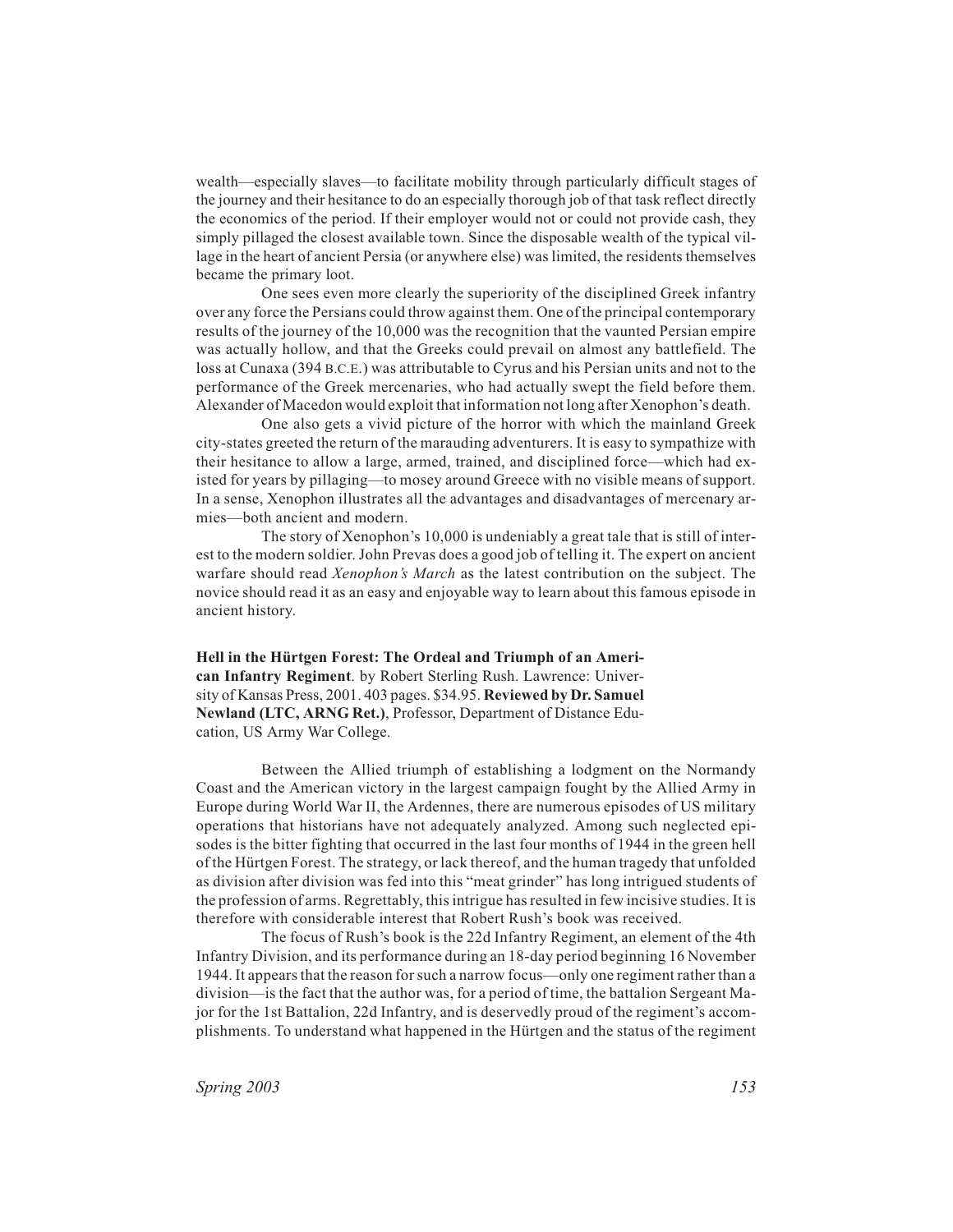prior to the onset of the battle, the author did an impressive amount of research. He conducted a thorough analysis of the regiment's official records and supplemented this work with an equally impressive number of interviews of participants.

In order to properly assess the regiment's role in the forest campaign, the author first looks at the 22d Infantry's previous battle record and its replacement procedures from June through November 1944. Following the review of the 22d's record, the author examines the performance of the German units that tenaciously defended against the 22d, examining units at the battalion and below, and how they fought in the continuous and unrelenting combat. Given the book's title, one would think that a considerable amount of the work would focus on the Hürtgen itself, but since the book covers only one regiment, less than half the pages are devoted to the actual fighting in the Hürtgen.

Rush follows the battle narrative with an enlightening analysis of organizational effectiveness and why men fight. He does this based on the data accumulated on the forces present on both sides of the line in this narrow area of the Hürtgen. The author challenges accepted theories of what contributes to unit cohesion and morale and what motivates men to fight. He also provides his own analysis of personnel replacement systems and how they support or inhibit units in maintaining their combat power. As Rush attempts to challenge traditional thinking regarding unit cohesion, he willingly and enthusiastically refutes previous studies of such issues by S. L. A. Marshall (*Men Against Fire: The Problem of Battle Command in Future War* [1949]) and Edward Shils and Morris Janowitz ("Cohesion and Disintegration in the Wehrmacht in World War II"[1948]), long accepted as gospel. The author finds that the 22d survived and "triumphed" in the miserable combat conditions that characterized the Hürtgen at least in part because of Army personnel practices which kept unit strengths remarkably high despite horrendous losses. This was in contrast to the German system, which focused on maintaining units until they were decimated by casualties and had to be pulled from the line for reconstitution.

Regrettably the author makes a number of questionable assertions throughout the book. First, he claims that the 22d fought and triumphed by defeating elements of five German divisions. This could be true only if one examines a very small section of the battlefield and measures success by the accomplishment of tactical objectives. Even so, if victory is measured by the capture of one small village (Grosshau), one wonders if the US Army could have long endured such victories. After all, based on Rush's own statistics, in the 18 days of fighting the regiment suffered some 2,805 casualties and managed to survive only because of the robust individual replacement system. That the regiment fought hard and bravely against a determined enemy, earning itself a welldeserved Distinguished Unit Citation, cannot be denied. Still, the Hürtgen was a bitter battle which produced few victories for the American Army, and this author's narrative does little to change that assessment.

As Rush begins to stray from the combat record of the 22d, he seems intent on drawing significant conclusions on why men fight, not just in the Hürtgen but in general. This leads to his analyses of factors contributing to morale and unit cohesion and as to what motivates soldiers when casualties mount. Thus, the direct challenge to Shils, Janowitz, and Marshall, whose studies asserted that it was the maintenance of the primary combat group—the small unit composed of one's buddies—that served as the prime motivator for men to fight. While many authorities have sharply criticized the US Army's individual replacement system, Rush finds it a good system because it focuses on the maintenance of unit strength and permits an organization to stay in the line even as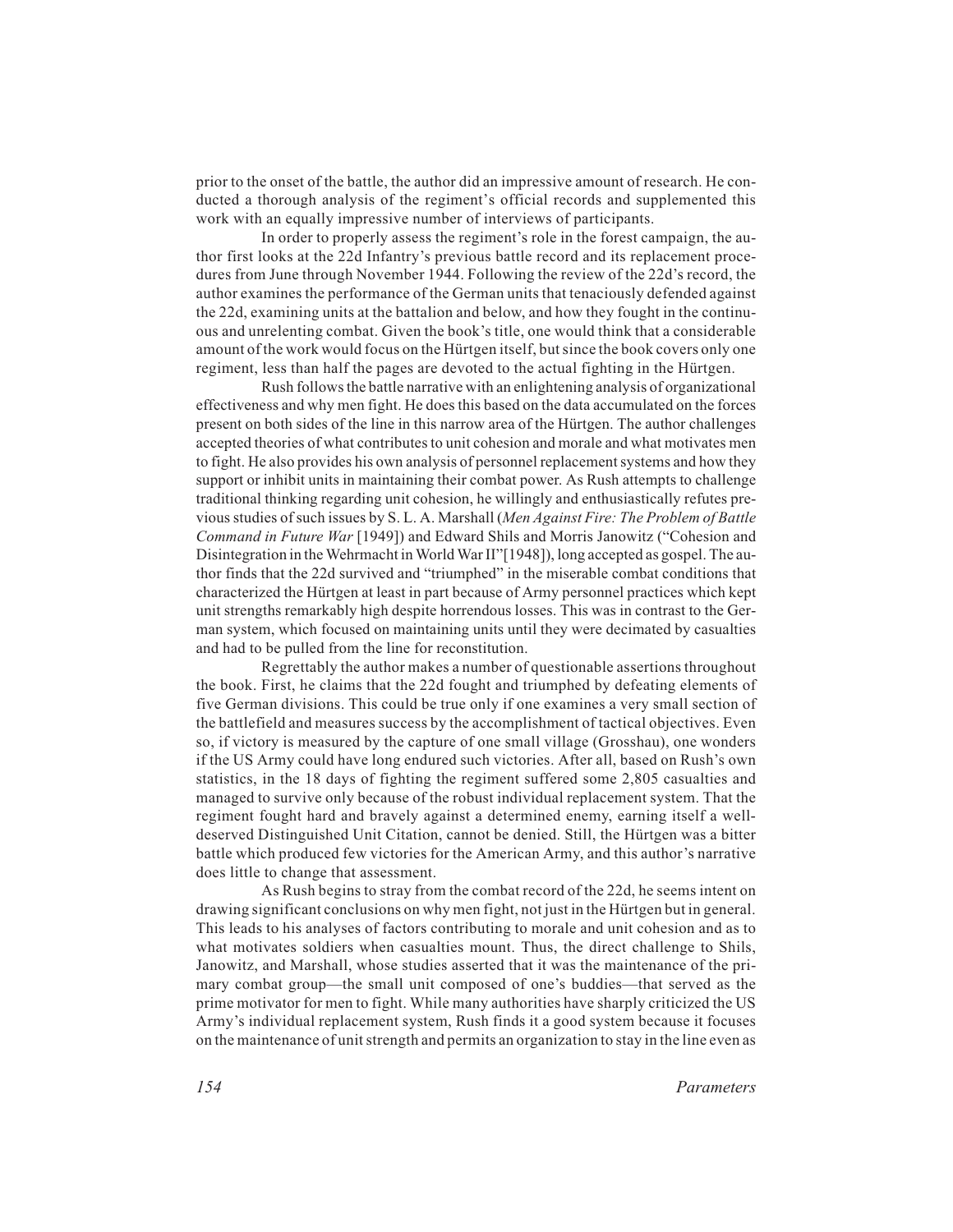casualties mount. While the German system of building and training units, rather than individual replacements, has been admired by many writers since the end of World War II, Rush finds it wanting due mainly to its inability to maintain unit strength and allowing units to fight until they disappear.

In attempting to draw significant conclusions based on one small unit's experience in one battle, Rush falls into the same trap for which he criticizes S. L. A. Marshall. Rush takes Marshall to task for using what he terms the intense analysis of single actions in his studies. In essence, Rush does the same thing, attempting to draw too many conclusions based on a limited analysis.

In short, what could have been an insightful analysis of one regiment's actions in the Hürtgen becomes a study challenging traditional wisdom without the necessary supporting data for either the German or American armies. It is a book that goes unnecessarily too far beyond the battle on which it should have stayed focused.

### **When We Were One, Stories of World War II**. By W. C. Heinz. Cambridge, Mass.: Da Capo Press, 2002. 262 pages. \$23.00. **Reviewed by Dr. Henry G. Gole (Colonel, USA Ret.)**, a frequent *Parameters* reviewer and contributor and a combat infantryman in two wars.

W. C. Heinz (b. 1915) has enjoyed a full and successful writing career. It began as a war correspondent in World War II while he was still in his twenties and continued as he became a highly respected sportswriter who was inducted into the National Sports Broadcasting and Sportswriting Hall of Fame in 2001. Heinz has written for *The New York Times*, *Life*, *Look*, *True*, *The Saturday Evening Post*, *Colliers* and *Reader's Digest*. Among the ten books he has authored, coauthored, and edited are *Run to Daylight* (with football coach Vince Lombardi) and the novel *MASH*, under the pseudonym Richard Hooker (with H. Richard Hornberger, M.D.), which was the basis for the popular film and long-running television series of the same name.

His publisher says that Ernest Hemingway, whose sparse writing style was Heinz's model, called Heinz's *The Professional* "the only good novel I've read about a fighter." The same publisher says that novelist Elmore Leonard and writers Damon Runyon, Red Smith, and David Halberstam praised the writing of Heinz. The man is a skilled writer of brisk prose, and his kudos are many. So why, one asks—other than exploitation of a current market receptive to World War II films and books—did he produce the warmed-over yesterday's breakfast that is *When We Were One*?

The book consists of reprints of 23 dispatches written in 1944 and 1945 for the *New York Sun*, four previously published magazine articles, and an excerpt from one of the author's books. Topics include naval gunfire support of the infantry on D-Day, fighting as the Allies enter Germany, combat at the end of the war in Europe, and a few magazine pieces that essentially repeat the newspaper dispatches. For example, the first half of "The Retreat from Mons," published in *True* in 1950, repeats the 4 September 1944 dispatch to his newspaper that is also reprinted in this book. There is nothing fresh here, nor is the book carefully edited. The author seems to have dropped out of sight in the late 1960s, after *MASH*, to reappear in 2002.

One suspects that publication of the odds and ends that constitute *When We Were One* was inspired by the commercial success of the film *Saving Private Ryan* and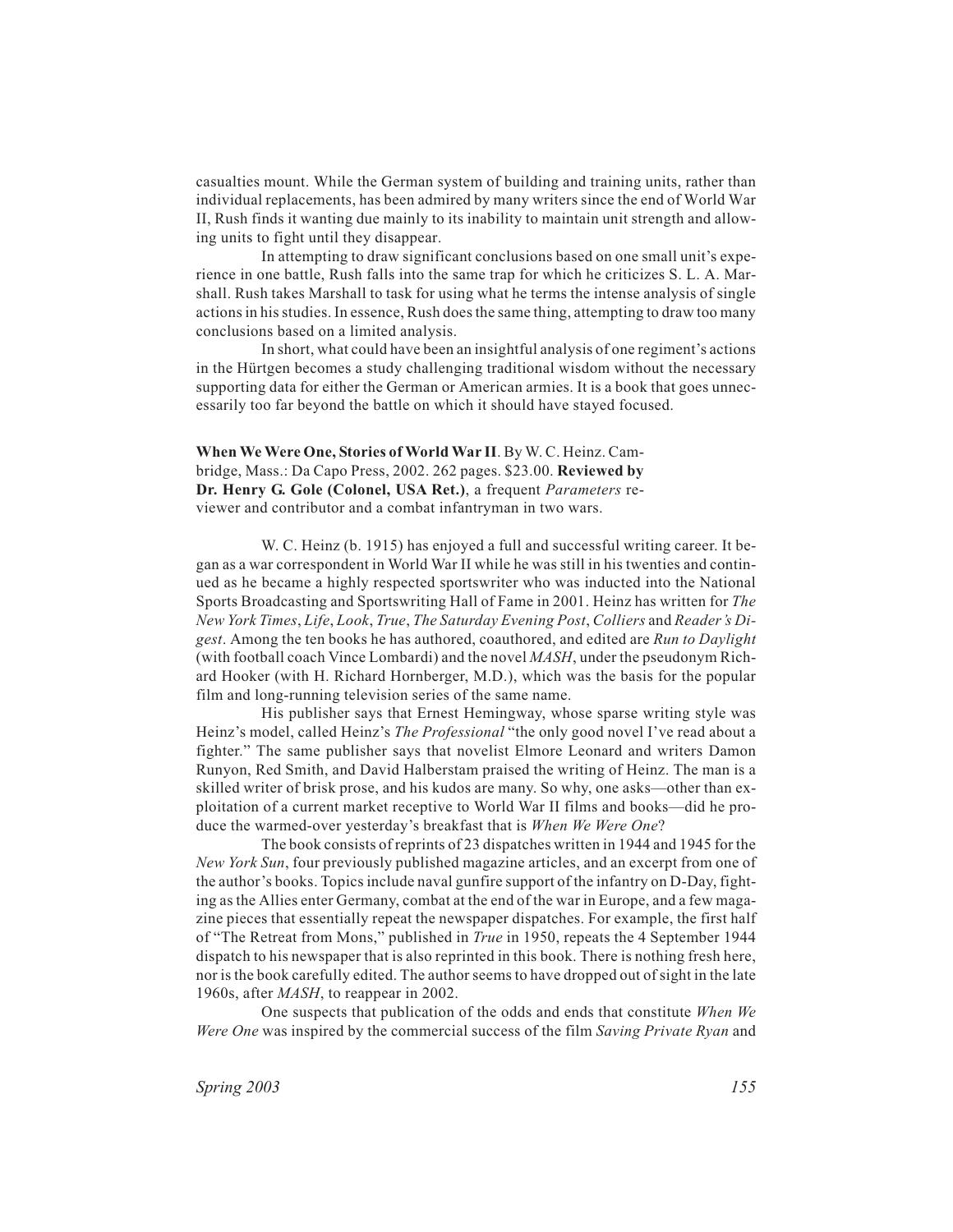the several World War II books of Stephen E. Ambrose, Tom Brokaw's *The Greatest Generation*, Gerald F. Linderman's *The World Within War*, and Hampton Sides' *Ghost Soldiers*. Perhaps public interest in war, an interest that ebbs and flows, has been stimulated also by the war on terrorism, the fighting in Afghanistan, headlines about American plans for "regime change" in Iraq, events in the Middle East, or films like *Blackhawk Down* and *We Were Soldiers*.

Your reviewer takes no exception to an author making a buck from the words he wrote in the past. One wishes, however, that the passage of time had tempted Heinz to reflect more deeply on the events he reported some 60 years ago and to synthesize them for readers coming to his theme for the first time in the 21st century. But, unfortunately, Heinz is not Paul Fussell, whose several reflections on specific wars and war in general demand our attention, nor is he up to the major contribution to students of war that Samuel Hynes gives us in *The Soldiers' Tale: Bearing Witness to Modern War*.

What one finds in *When We Were One* is not bad stuff. But it is rehashed reporting, not an attempt by a deep thinker to wring the essence of combat from twice-told tales. It seems to be an attempt to strike while the iron is hot, to capitalize on the current popular interest in war. Accompanying the terse prose, there is something of the dated chest-thumping, a Hemingwayesque machismo here that draws the reader's attention to the writer rather than to the subject. To get what Heinz does rather well in a purer form, readers interested in the close observation of ground combat should return to Ernie Pyle's deferential and admiring *Brave Men* and *Here Is Your War*. That's the real stuff that features soldiers, not scribes.

**The Normandy Campaign: From D-Day to the Liberation of Paris**. By Victor Brooks. Cambridge, Mass.: Da Capo Press, 2002. 288 pages. \$26.00. **Reviewed by Dr. James Jay Carafano (LTC, USA Ret.)**, a senior fellow at the Center for Strategic and Budgetary Assessments and an Adjunct Professor at Georgetown University and the US Naval War College. His most recent book is *Waltzing into the Cold War: The Struggle for Occupied Austria.*

When the Allies finally broke the stalemate on the Normandy front in late July 1994, the Supreme Commander of the Allied Expeditionary Force, General Dwight Eisenhower, told his senior American ground commander, General Omar Bradley, that he hoped they would be in Paris for his birthday. "We'd take over the biggest hotel," Eisenhower declared, "close it off to everyone else, and have the biggest party in the world until everyone got tight." The Supreme Commander's enthusiasm was justified. Success in Normandy made Germany's defeat inevitable. Hitler's hope of cracking the solidarity of the Alliance by throwing the American, British, Canadian, and Free French troops back into the sea was gone. There was little chance the Germans could keep Allied armies on two fronts at bay. Hitler may have had a bust of Frederick the Great in his office, but he would never duplicate the Prussian general's victories.

The story of Eisenhower's armies continues to hold the interest of military historians and professional warriors, as well it should. In virtually every aspect of warfare on land, sea, and air, there are subjects, despite a half century of scholarship, still worthy of analysis and debate. Victor Brooks's aim in *The Normandy Campaign: From*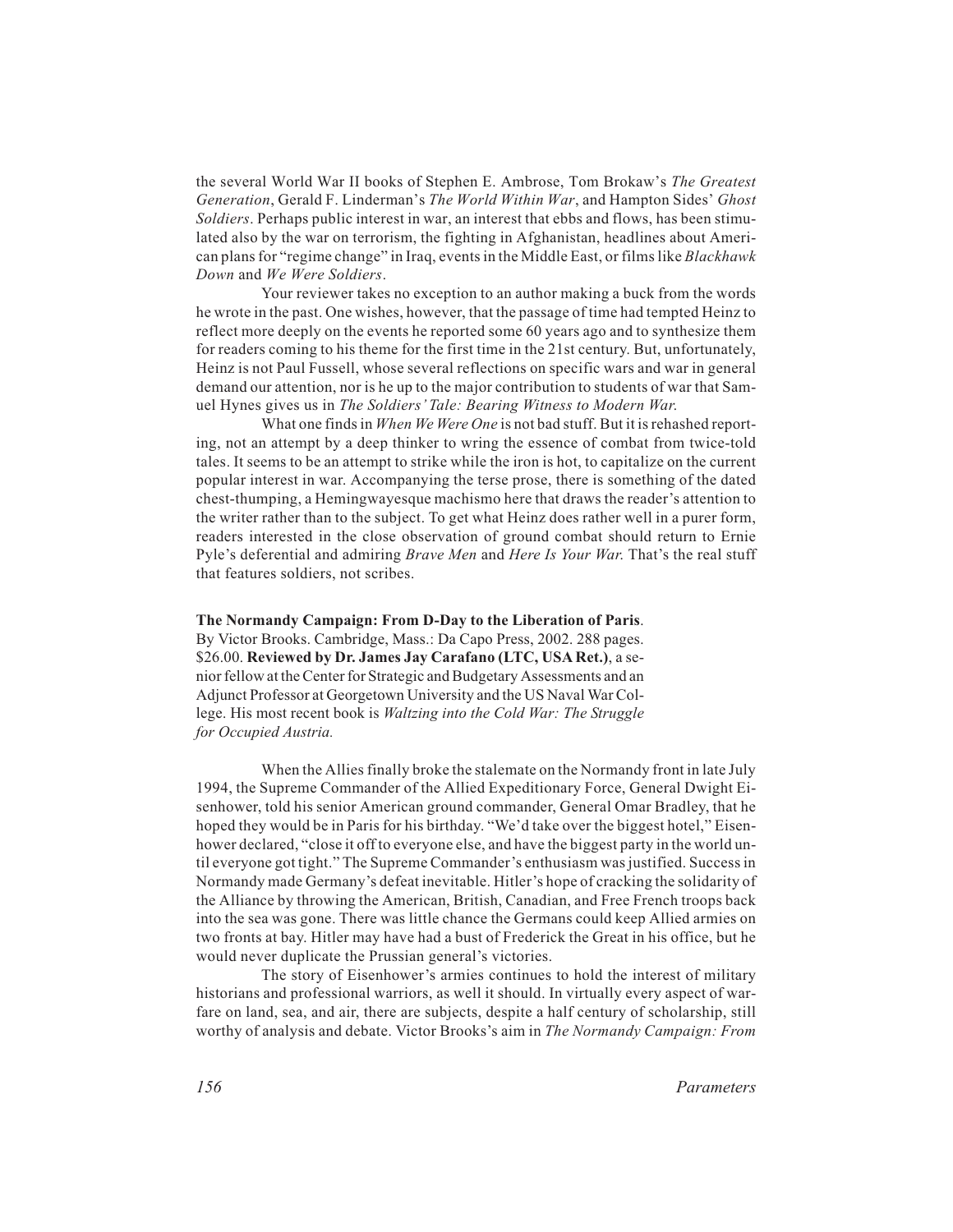*D-Day to the Liberation of Paris* is to provide a succinct overview of the June to August battles across northern France. Brooks's treatment touches on the key strategic, operational, and tactical elements of the campaign. Some engagements, such as the seizure of Merville Battery on D-Day, are spelled out in detail. Other battles and operations are briefly sketched, as are the backgrounds and actions of the senior commanders. Brooks attempts to give equal ink to the Germans, Americans, British, and Canadians. The French are largely absent, but then they showed up only late in the campaign. In the last chapter, the author muses on some historical "what ifs" and offers his own assessment of the senior Allied commanders.

In the preface, Brooks writes that "this book was written to add a number of hopefully innovative and original perspectives to this decisive campaign." There is, however, nothing new or provocative in this account of the Normandy battles. Brooks claims that his chief insight is his "total disagreement with the popularly scholarly notion that the Germans were overwhelmed by superior Allied technology and manufacturing capacity." This is all well enough. But the notion that the Allies won by brute force alone, a thesis advanced by Richard Overy's *Why the Allies Won*, and Martin Van Creveld's *Fighting Power: German and U.S. Army Performance, 1939-1945*, among others, has been under attack for some time now. With respect to the American Army, for example, works like Michael Doubler's *Closing with the Enemy*, Keith Bonn's *When the Odds Were Even*, Mark Reardon's *Victory at Mortain*, Robert Rush's *Hell in the Hürtgen Forest*, and Peter Mansoor's *The GI Offensive in Europe*, in one way or another, all critique the myth of Allied ineptness.

Rather than new insights, this book is primarily a compilation of vignettes that students of the Normandy campaign will have read many times. Most frustrating is that the author might have drawn on a wealth of recent scholarship on important facets of the campaign that could enliven a new synthesis of the terrible and triumphant summer of 1944. What sources, in fact, Brooks consulted is unclear since the book lacks a proper bibliography and instead includes a brief and unimpressive "guide for interested readers," which fails to give an appreciation for recent advances in scholarship on the Normandy campaign.

The gaps in Brooks's version stretch from the landings to the liberation of Paris. There is, for example, no discussion of the innumerable miscues in planning and coordination that marred the preparations and undertaking of American amphibious operations. Interested readers will have to consult Adrian Lewis's *Omaha Beach: A Flawed Victory.*

*The Normandy Campaign* also misses the big story on the beaches, relating, for example, the tale of the cigar-waving Brigadier General Norman Cota at the beach exits on Omaha, rather than the more important story of the independent fragments of units that infiltrated to heights above the beaches and cracked the German defenses. Readers will have to go to Stephen Ambrose's *Citizen Soldiers* to find this history.

Brooks's appreciation for logistics is also suspect. He credits the floating Mullberry harbors with being the savior of the Allied supply lines, when in fact logistics over the beaches delivered far more men and material to the front. Steve Waddell's *United States Army Logistics: The Normandy Campaign, 1944* tells the story well.

Also missing is the impact of ULTRA, the Allied decryption of German coded messages that provided ground commanders a virtual window into the Germans' order of battle in Normandy. In terms of intelligence, a subject barely touched-on in the book, the Allied Army was perhaps the most well-informed military force in history.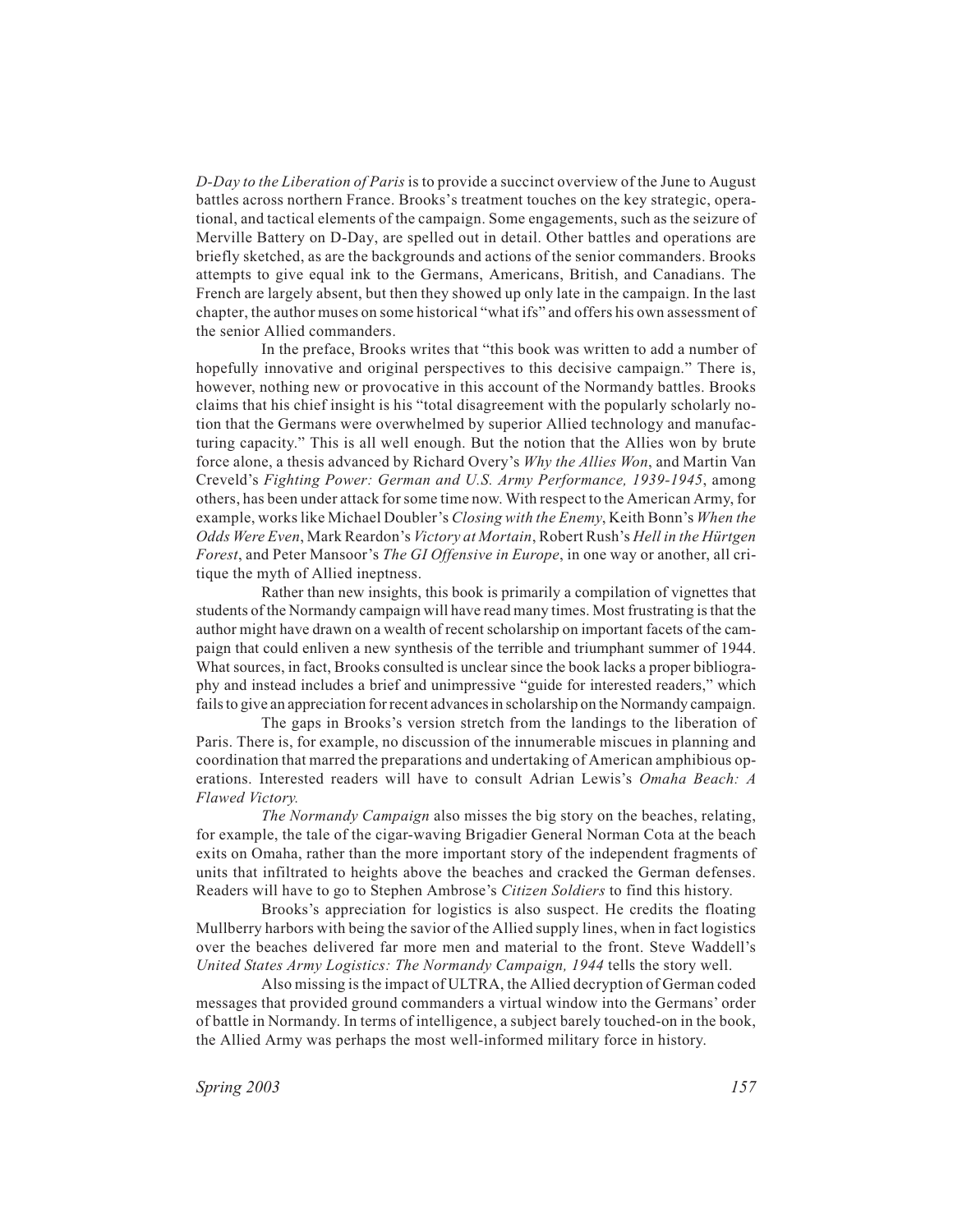The role of tactical air support is also absent from *The Normandy Campaign*. The story of the steady improvement of air-ground coordination is a vital aspect of the Allied effort. It does not appear, however, that Brooks has consulted Thomas Hughes' *Over Lord: General Pete Quesada and the Triumph of Tactical Air Power in World War II*, which lays out the chapter and verse of developments in Normandy, including "armored column cover," an innovation that was instrumental to the breakout.

There is also no discussion of American artillery, another critical source of combat support. The US fire direction center (FDC), a command and control innovation, allowed the Americans to mass more artillery more quickly than any other army in Normandy. On more than one occasion an American artillery barrage turned the tide of a tactical engagement.

Another glaring flaw is the author's crediting of the hedgerow-busting "rhinos" with assuring the American breakthrough of the German lines in late July 1944. This is an old myth that refuses to die. Hedgerows were built-up berms of earth covered with trees and bushes that lined the fields of French farmers. The Germans used the hedgerows to construct formidable defensive positions that stymied the American advance from the beaches. Rhinos were steel prongs welded to the front of tanks that allowed the armor to rip through the berms. After witnessing a demonstration of the Rhinos, Bradley ordered that tanks were to be so outfitted for Operation Cobra. The Cobra attacks did slice through the German lines in-depth, but few historians have bothered to study the battle and discover that the rhinos played only an incidental role in ensuring the success of the operation. Tanks supporting the lead infantry divisions that actually broke through the Germans'main defenses did not have rhinos. The tanks in the follow-on divisions did have rhinos, but the contraptions did not assure advances. The 3d Armored and 1st Infantry Divisions still struggled to gain ground. The 2d Armored Division sliced through the German lines, but its most impressive advances were made driving down the road, not fighting through hedgerows.

*The Normandy Campaign* also passes up an opportunity to address an important but virtually unaddressed aspect of the war, the role of the civilian population and the interplay between civilians and military occupation forces. As for assessments of generalship, readers would do far better to consult some recent biographies of the key figures, including Carlo D'Este's *Eisenhower*, Stanley Hirshson's *General Patton*, and Nigel Hamilton's *Monty*. For an overall history of the campaign, though perhaps a bit dated now, Max Hastings' *Overlord: D-Day and the Battle for Normandy* remains the best choice.

**Racing for the Bomb: General Leslie R. Groves, The Manhattan Project's Indispensable Man**. By Robert S. Norris. South Royalton, Vermont: Steerforth Press, 2002. 722 pages. \$40.00. **Reviewed by Colonel Cole C. Kingseed**, **USA Ret.,** Chief of Military History, US Military Academy, 1999-2001.

No decision in World War II generated more controversy than President Harry S. Truman's decision to drop the atomic bombs on Hiroshima and Nagasaki. Standing at the heart of the industrial and engineering construction effort that produced the atomic weapons was a career Army engineer officer by the name of Leslie R. Groves. In what is likely to become the definitive biography of the project's principal supervisor, Robert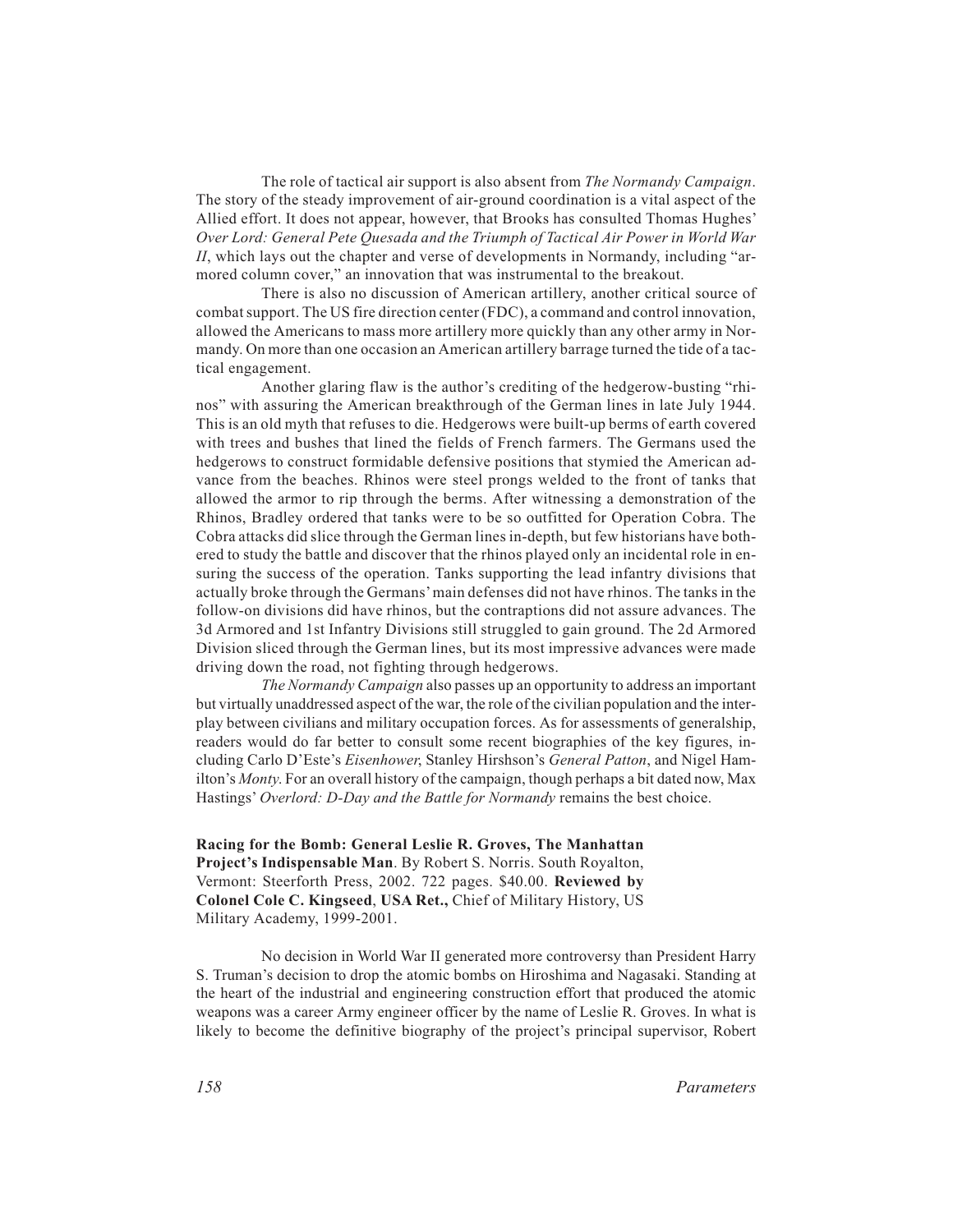S. Norris places Groves at the center of events and offers a more complete understanding of the Manhattan Project.

Norris is no stranger to the study of nuclear issues. A longtime nuclear weapons analyst for the Natural Resources Defense Council in Washington, D.C., and an editor of the *Nuclear Weapons Databook* series, he also coauthored *Making the Russian Bomb: From Stalin to Yeltsin* and *Atomic Audit: The Costs and Consequences of U.S. Nuclear Weapons since 1940*. Drawing upon family letters, government documents, and a plethora of primary sources, Norris argues that Groves was truly indispensable in the construction of the atomic bomb and was the critical person in determining how, when, and where it was used on Japan. Since he relies heavily on Groves's own military records and personal papers, Norris's portrait of the hard-nosed director of the Manhattan Project is decidedly pro-Groves.

Leslie Richard Groves, Jr., was born in Albany, New York, on 17 August 1896. The son of an Army chaplain, Groves entered West Point in June 1916 and graduated number four in the class of November 1918 under the curtailed wartime curriculum. Selecting the Corps of Engineers upon graduation, Groves served at various military camps throughout the South, in Washington, D.C., and in Nicaragua, where he helped survey a proposed interoceanic canal. A product of the Army's emphasis on institutionalized professional education, Groves also graduated from the Command and General Staff College and the Army War College. His interwar efficiency reports were uniformly positive, though not spectacular. Despite his excellent military record, however, Groves was still a captain with 22 years of commissioned service at the onset of the European war.

World War II presented Groves with the opportunity to shine. In 1940 responsibility for military construction lay with the quartermaster general, not the chief of engineers. When Quartermaster General Edmund B. Gregory, a longtime friend of Groves, asked him to serve as his special assistant responsible for domestic construction, then-Major Groves accepted provided that such an assignment meant a promotion. Promoted to full colonel, Groves was now a man on the move, "maneuvering adeptly through the bureaucratic labyrinths of Washington."

The highlight of Groves's tenure in the Office of the Quartermaster General was clearly his supervision of the construction of the Pentagon, which began on 11 September 1941. Norris curiously reserves a scant five pages to this episode, even though the project cemented Groves's reputation as an officer who could cut through red tape and bring a construction project in on time. Working closely with General Brehon B. Somervell, who ultimately rose to Commanding General of Army Service Forces, Groves guided the construction of the Pentagon in its earliest stages. The entire project was completed on 15 January 1943, just 16 months after breaking ground. Groves, however, was not on hand at the final unveiling, as he was already supervising the most expensive and colossal construction project in history.

The heart of Norris's biography is the story of the Manhattan Project, which Groves was selected to run on 17 September 1942. Groves's appointment was the result of his engineering, administrative, and organizational abilities, as well as his drive and determination. Having served with distinction under some of the Corps of Engineers' most qualified officers also lent credibility to Groves's reputation. In detailing his subject's contribution, Norris presents a compelling case that of all the participants in the Manhattan Project, Groves alone was indispensable to its success.

Groves made all the important decisions governing the Manhattan Project himself. He personally recruited J. Robert Oppenheimer as his scientific director and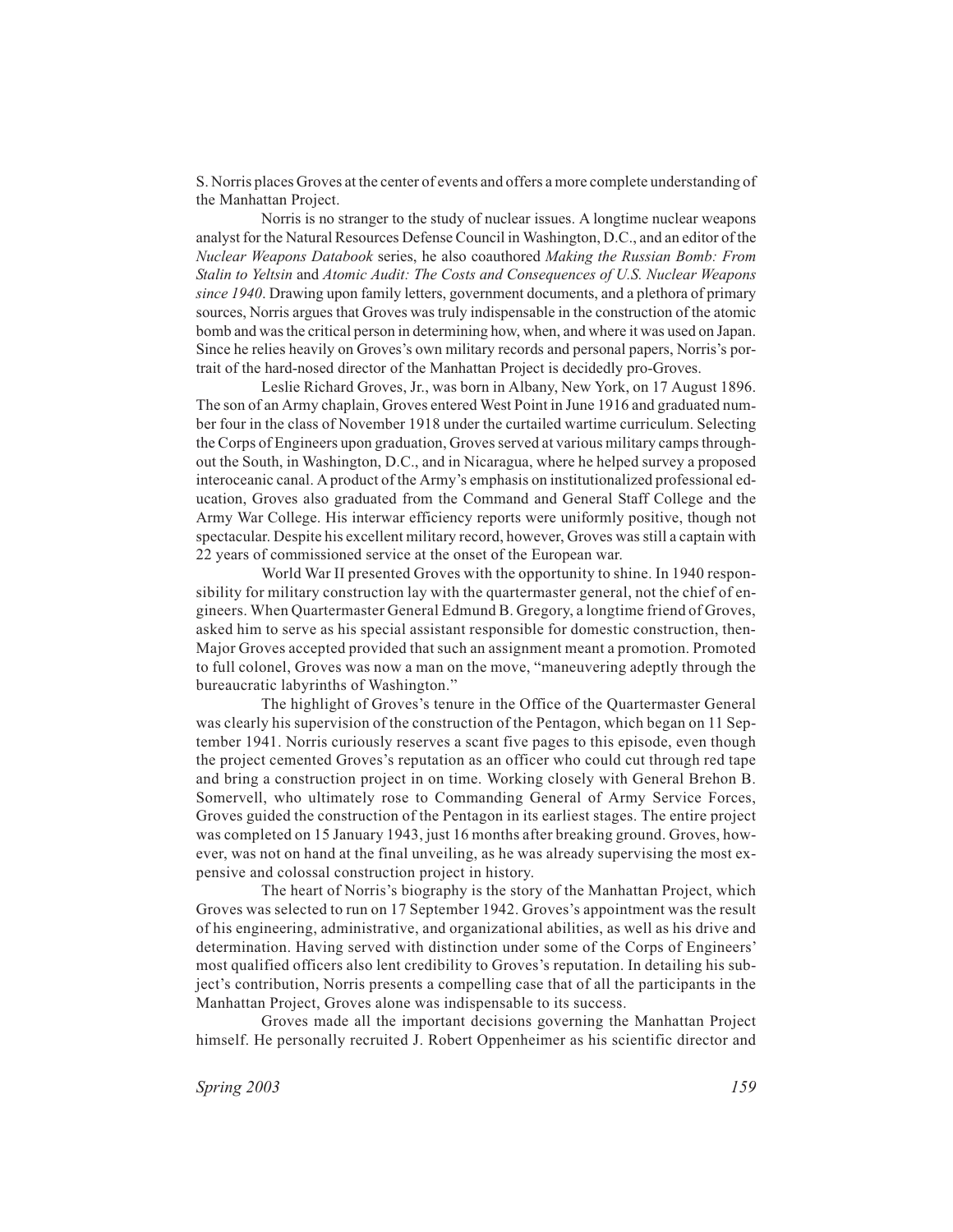other giants of American industry to construct and run the atomic factories. Groves drew up the plans for the organization, construction, operation, and security of the project and took all necessary steps to put it into effect. Reporting directly to Secretary of War Henry L. Stimson and General George C. Marshall, Groves routinely bypassed traditional lines of authority to ensure the success of his project.

What makes this particular biography so interesting is Norris's analysis of Groves's relationship with some of the project's more prominent members. Groves selected the 38-year-old Oppenheimer to supervise the laboratory at Los Alamos, New Mexico, over the objection of virtually every advisor and scientist. The bond between the two was mutually beneficial, though Groves's lack of support of Oppenheimer during the "Red scare" of the 1950s tarnished Groves's own character.

Groves also maintained less-than-enthusiastic support for Colonel Paul W. Tibbets, the officer who piloted the *Enola Gay* over Hiroshima. According to Norris, Groves acknowledged Tibbets's ability as a pilot, but felt that Tibbets was too young to command the special bomber group and lacked the ability for senior level command, as demonstrated "by the fact that with that back of him [the Hiroshima mission], he never got beyond brigadier general." Groves's self-serving assessment reflects more on his own character than it does on Tibbets's ability.

To his credit, Norris also presents the darker side of Groves's personality. On occasion Groves was egotistical, brusque, manipulative, and overly authoritative. A product of his times, he displayed unwarranted racial biases against African-Americans. He also demonstrated an inability to adapt to the postwar world and seldom shared the spotlight with anyone. As his chief aide for security and intelligence, John Lansdale, observed, Groves "possessed a very adequate appreciation of his own abilities."

Where then does Groves fit in the overall history of the war? Very high according to Norris. In his afterword, Norris discusses the distinction between leadership and command. Leadership is composed of a "combination of qualities that inspire and motivate others to follow and to achieve goals." Command, on the other hand, "is a managerial function—the coordinating of military forces." Whereas leaders do not always make effective commanders, and vice versa, Norris maintains that Groves fits very well as the archetype of the commander as manager.

In the final analysis, Norris has written a well-researched, informative biography of the Manhattan Project's forgotten man. Previous histories have concentrated on the scientists who perfected the bomb and ignored the Army officer whose management was critical to the project's success. Said one of his wartime aides, Groves "planned the project, ran his own construction, his own science, his own army, his own State Department, and his own Treasury Department." *Racing for the Bomb* finally fills the void in the historiography of that era.

**At War at Sea: Sailors and Naval Combat in the Twentieth Century**. By Ronald H. Spector. New York: Viking Press, 2001. 463 pages. \$29.95. **Reviewed by Dr. Steve R. Waddell**, Associate Professor of History, US Military Academy.

Ronald H. Spector, professor of history and international relations at George Washington University, Marine veteran of Vietnam, and former director of naval history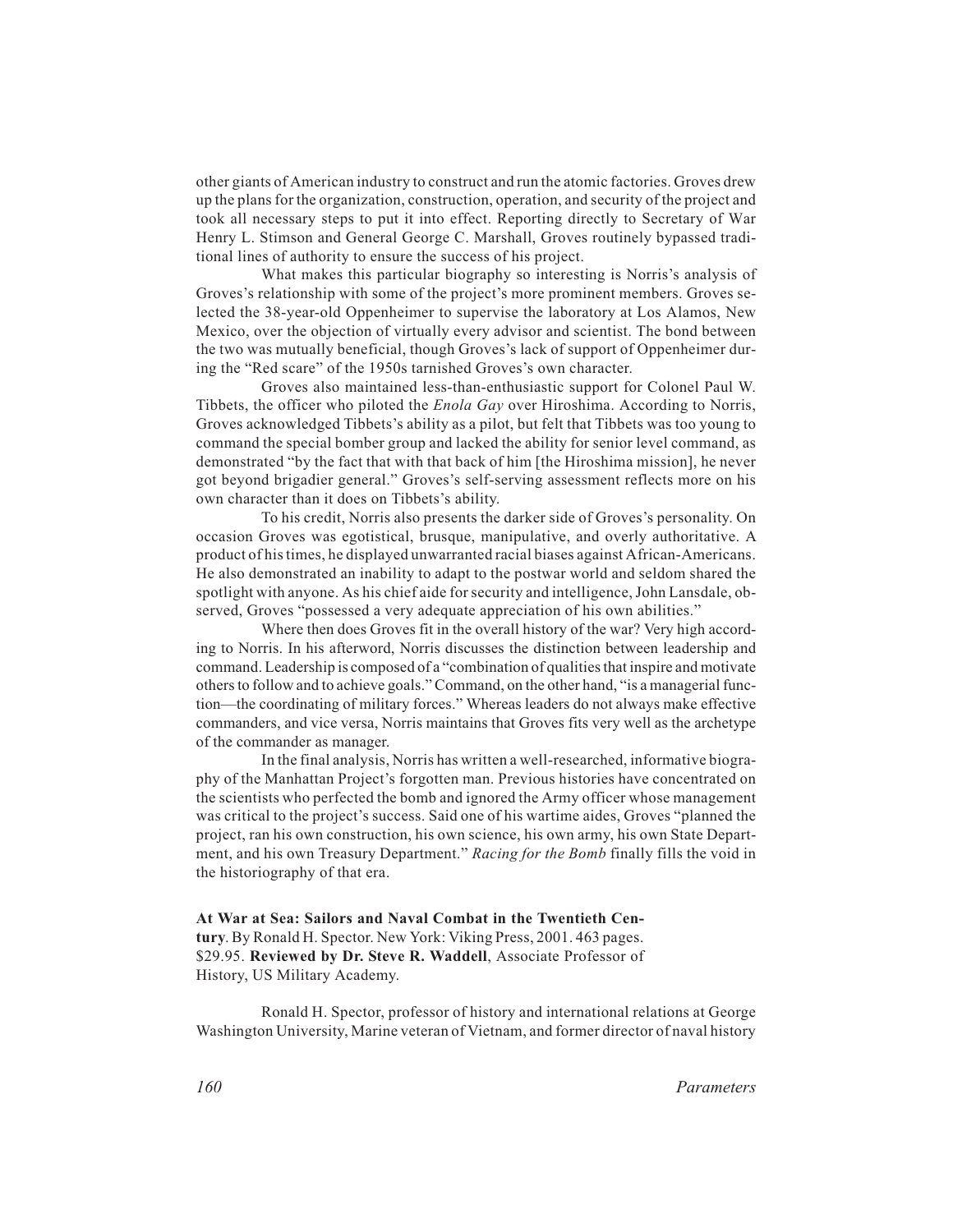for the US Navy, has written a history of war at sea in the 20th century with a focus on the human side of naval warfare. The work is well researched and relies heavily on official sources, contemporary letters, diaries, and personal journals, as well as memoirs and reminiscences in written form or as oral histories.

Spector argues that technological determinism is an "inadequate method of explaining the evolution of war at sea in the twentieth century" because such an approach does not adequately explain how nations with similar technology chose to use it differently (the United States and Great Britain with respect to naval aviation in 1920s and 1930s for example) or why two navies with similar technologies do not perform equally well (the Japanese over the Russians in 1904-1905 for example). He argues the key to naval success is people: "their training, ability, political and cultural background, experience, knowledge, and expectations, and a host of other social and psychological factors that cannot be accounted for by reference to the state of technological developments." Spector concludes that because of Clausewitz, writers have understood the importance of the social and psychological element in land warfare; but, unfortunately, little attention has been paid to the social and psychological element in the war at sea. That is the aim of his book.

As a result of his emphasis on the human side of naval warfare, the book is not a comprehensive history of naval warfare in the 20th century. Spector examines only certain campaigns, battles, and tactical and technological developments that he believes illustrate important stages in the development of naval warfare. The first half of the century is a comparative analysis of British, Japanese, and US navies, with an emphasis on the relationship between men and naval warfare. The second half of the century is about the Cold War, the human challenges faced by the US Navy, and nuclear submarines.

Spector seeks answers to a number of important questions. These include: How well did navies as institutions understand and adapt to the human requirements of war at sea? What kind of people did 20th-century navies want, and how successful were they at getting them? What was expected of seamen in the age of the machine? How were the seaman trained? Did their jobs become easier or harder as new equipment and gadgets assumed some of the tasks previously assigned to men? How effective were they as fighters, and how successfully did they adapt to the stresses of combat? How good were the leaders in each era? Was leadership in 20th-century navies mainly a matter of knowledge and expertise, or did it require particular personal qualities? At the highest levels, how did commanders direct their forces, communicate with subordinates, and receive information in fleets that were far more powerful, faster, and widely dispersed than those in the age of sail? Why did seaman of all ranks choose to enter and remain in a way of life that was at best uncomfortable, demanding, isolated, and monotonous, and at worst arduous, unforgiving, and dangerous?

Spector is very successful in illustrating the human aspects of naval warfare in the 20th century. He tells the story of naval battles and campaigns from the perspective of the sailors. In the end Spector demonstrates that the "precise relationship between the human factor and success and failure in naval warfare [is] indeed complex." He determines that the "exact relationship between technology, tactics, and personnel... [is] in turn influenced by issues of politics, finance, and national policy." Some of Spector's observations include: navies have had an increasingly difficult time retaining personnel; recruiting has become more and more broad-based as the need for personnel has increased; the integration of women and minorities into the Navy has been the result of personnel difficulties as